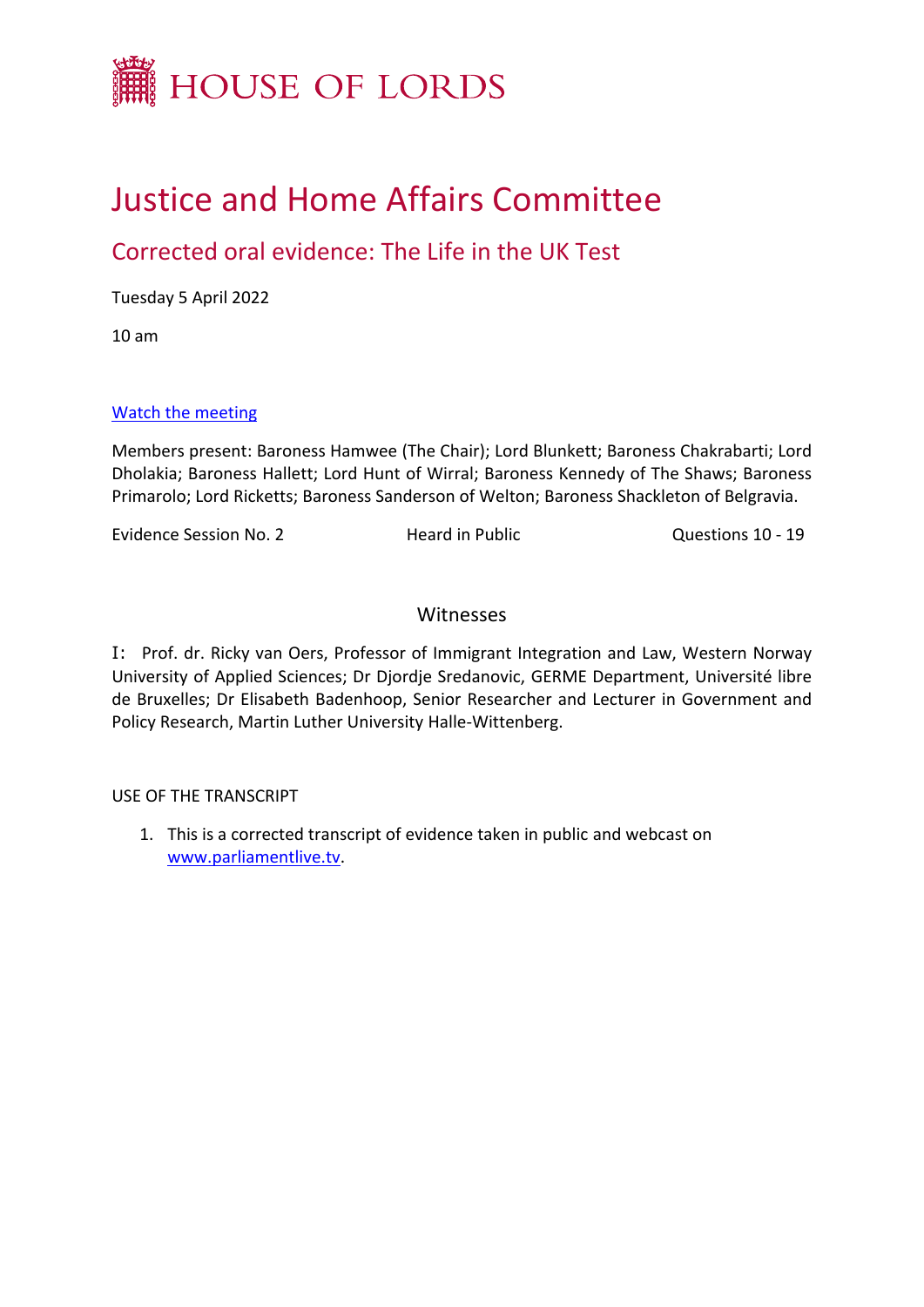#### <span id="page-1-0"></span>Examination of witnesses

Prof dr Ricky van Oers, Dr Djordje Sredanovic and Dr Elisabeth Badenhoop.

Q10 **The Chair:** Good morning, everyone, and welcome to a meeting of the Justice and Home Affairs Committee in the House of Lords for an evidence session related to our inquiry on the Life in the UK Test. I am delighted to welcome three witnesses who will give us an international perspective and who are online with us, as are some of our members. We have apologies from Baroness Pidding.

In countries where prospective citizens are expected to demonstrate their civic knowledge, and here we are looking for, according to the legislation, "sufficient knowledge", how is that assessed—test, interview, course or anything else? Perhaps each of you could give details of what you are aware of through your work.

*Prof dr Ricky van Oers:* Thank you for the invitation to speak at this evidence session. I will start with the country I am living in, the Netherlands. There is an integration requirement for naturalisation, and applicants can fulfil that if they pass a naturalisation test or they can present a Dutch diploma of high school level or higher. The naturalisation test is currently similar to the integration examination, which newcomers with an obligation under the Integration Act need to pass, and this examination is also a requirement for permanent residents.

A knowledge of society test is part of this integration examination, as are modules on the employment market and the participation trajectory, which consists of following a course on Dutch values and signing a declaration of participation. The examination consists of four language tests, speaking, listening, reading and writing Dutch at level A2. The costs of the exam amount to €290 in total. The civic part, the knowledge of society test, is a multiple choice test that is taken on a computer. The test questions are not published. Two mock tests are published on the official government website. For the rest, the content of the test is kept secret.

Immigrants who want to fulfil the requirements for naturalisation, especially the knowledge requirements, can prepare for this by following a course. Participation in this course is not obliged. The only obligation is to pass this test. The organisation of the course has been left to the market, to commercial parties, so there is no official involvement of the Government in that respect. There is only a mechanism of quality control that has been set up. Immigrants have to find a course that will best suit them to prepare for this test themselves, but, since the beginning of 2022, those with an obligation to integrate under the Integration Act will receive support from the local government in that respect.

Immigrants have to pay for the courses and the test themselves. The only exception applies to those with an asylum-related residence permit, who have an obligation to integrate under the Integration Act. The Government pay for the courses and the test for them, but all others will have to pay for the courses and the test themselves. The average amount is estimated at between €3,000 and €4,000. The average amount of the loan which is taken by immigrants to fulfil their integration obligation under the Integration Act is  $£3,600$ . The length of the course, on average,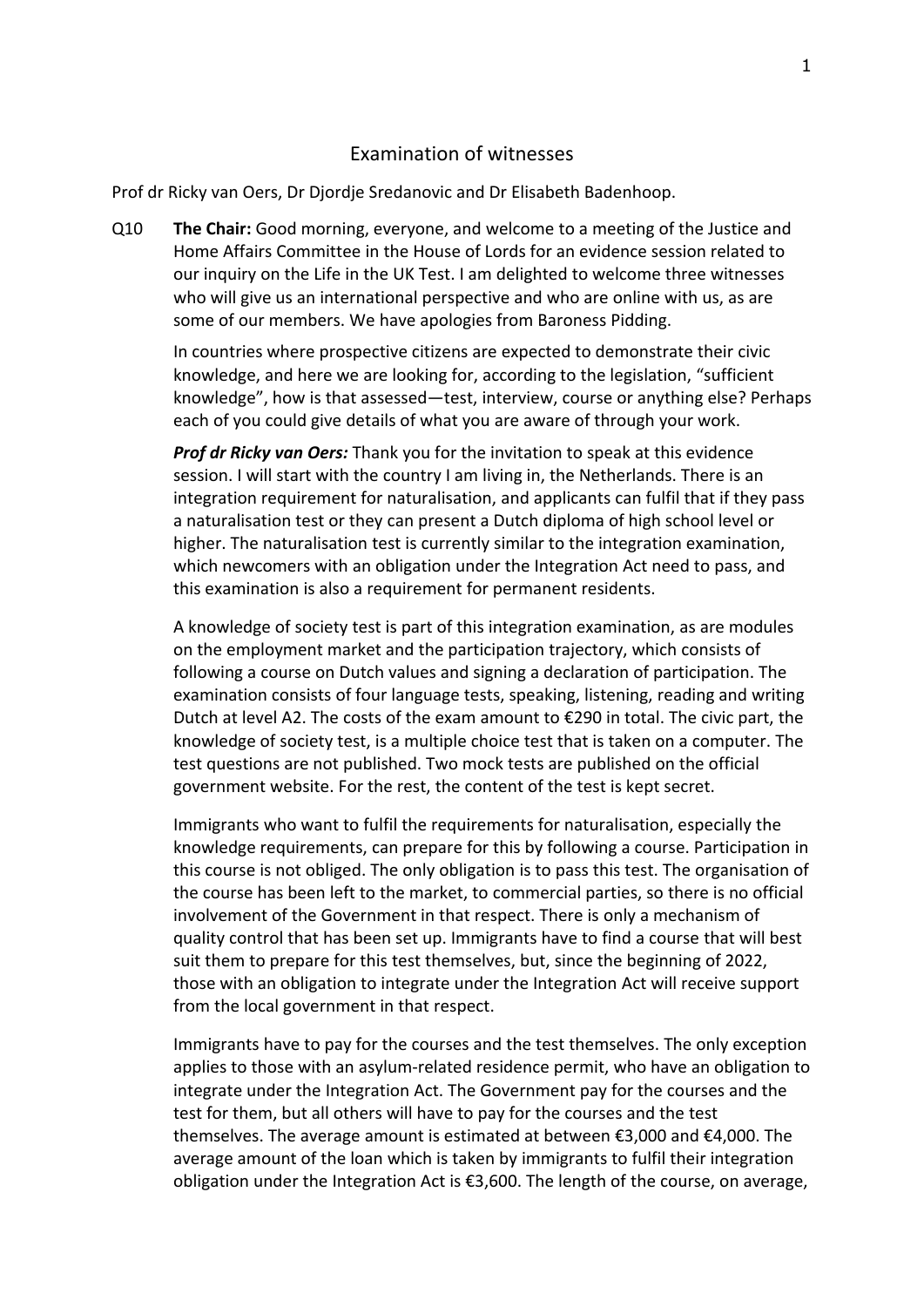is one year, but, depending on your background, this may take longer, so the lower someone's levels of skills at the start, the longer it will take and the more they will have to invest to reach the level required. In that sense, the greatest burden, at least in terms of time and money, is placed on the weakest's shoulders.

To illustrate this, of all the immigrants with an obligation to integrate, which started in 2017, four years later, 20% still had not reached the level required, so they did not fulfil their integration obligation under the Integration Act, nor can they apply for permanent residence or naturalisation, even though they might fulfil all other requirements for naturalisation or permanent residence. In terms of money, in 2021, 3,500 asylum seekers or those with an asylum-related residence permit had taken out a loan of €10,000 without having fulfilled their integration obligations, so they spent €10,000 to prepare for the test without having succeeded in passing it and, hence, without having fulfilled their integration obligation.

There are possibilities to get some allowance for childcare for those with children in order to be able to follow courses. Whether this allowance is granted will depend on whether the school where the courses are followed has been acknowledged by the Government. The allowance will be awarded only to those with an integration obligation, so not to those who are interested in passing this test because they want to apply for naturalisation or permanent residence without having an integration obligation under the Integration Act. Some municipalities will pay the cost for travel to and from the language schools, but not all of them. It depends on where you are living in the Netherlands.

There is a brief overview of the requirements in the Netherlands. I have some information on Germany as well, but it might be better to let Elisabeth elaborate on the German perspective. I can also tell you something about the Norwegian requirements as I am partly based in Norway.

**The Chair:** Perhaps we can weave those into responses to other questions.

*Prof dr Ricky van Oers:* Perfect, yes.

**The Chair:** I am sure we will come back to what integration obligations are and how they are tested. Let me move to Elisabeth Badenhoop. Would you like to start us off from your perspective and your experience?

*Dr Elisabeth Badenhoop:* Yes, I can speak about the German case. In Germany, there has been a civic knowledge requirement, both for naturalisation and for permanent residence, since 2004. In the German Nationality Act, it is stipulated that applicants must demonstrate "knowledge of the legal system, society and living conditions in Germany". This knowledge is assessed through two main mechanisms. There is the naturalisation test, which was introduced in 2008, and a so-called integration course, which is concluded by what is called the "Life in Germany" test. The two tests are actually the same. They ask the same questions, so, when, during the course of the session, I refer to the German test, I mean both tests. These are two equal avenues to citizenship.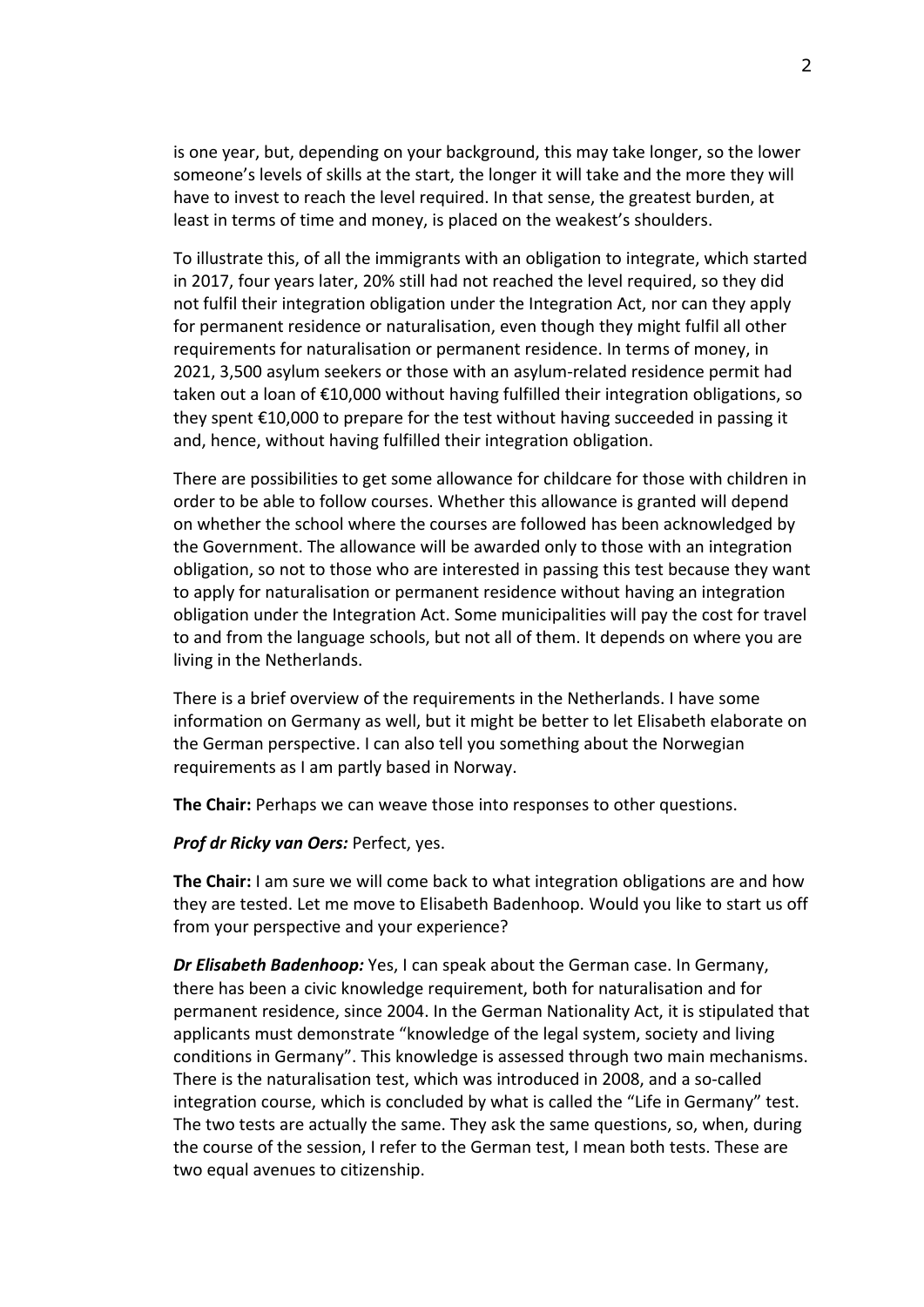Let me first give you some details about the test, i.e., the citizenship test or "Life in Germany" test. You see already from the wording that it is similar to the British case, the Life in the UK Test, but there are some significant differences. As in the UK and, from what I heard, the Netherlands, it is a multiple choice test that consists of 33 questions, 17 of which must be answered correctly within 60 minutes, so about 56% of the questions must be answered correctly. In the UK, the hurdle is a little higher. It is 18 out of 24 questions that must be passed within 45 minutes.

The test in Germany is regulated by law. There is a specific naturalisation test regulation that also includes the entire catalogue of all 300 questions. These are the general questions, and, in addition, there are 160 state-specific questions relating to each of the 16 states or "Länder". All these questions are published, not just in this law but also online, free of charge, by the Federal Office for Migration and Refugees. The German abbreviation is BAMF, so I refer to the BAMF. The BAMF offers an online test centre which it is a self-assessment tool that anybody can access. You can click through the entire question catalogue, and they also offer a sample test. It shows you the correct answers and gives you some background information on why they are correct.

This seems to be a key and unique feature of the German case compared to the British and the Dutch cases, in that all actual test questions are published and have always been published in law and online. Taking the test costs €25, and the test can be taken repeatedly, indefinitely, although the pass rate is actually very high with more than 90% compared to around 70% in the UK. The test can be taken at several hundred local test centres across Germany. The test is then sent to the BAMF in Nuremburg, which marks all the tests and issues the test certificates, so it is regulated and administered at a central federal level. You can take a test in pretty much every major city.

The test itself is mandatory for all citizenship applicants in Germany except when you can demonstrate a German school or university degree. There are also exemptions for those with a physical or mental impairment or due to old age.

Now, the course that I mentioned, the second option, the integration course, consists of two main elements. It is basically a language course, with 600 hours of language learning, followed by a so-called orientation course, which is another 100 hours where you cover civic knowledge. The civic knowledge is then assessed through the "Life in Germany" test at the very end. You would normally take such an integration course for six months or longer. There is a language exam after the language course and then the "Life in Germany" test at the end of the orientation course.

What is also interesting is that, in the German case, they offer specialised courses targeted at different audiences, for example for women only, for parents and young adults, as well as for those who are illiterate or have little literacy skills. These courses may then be longer. There are also fast-track courses for people who already have a certain level of language skills. The group size is usually 20 to a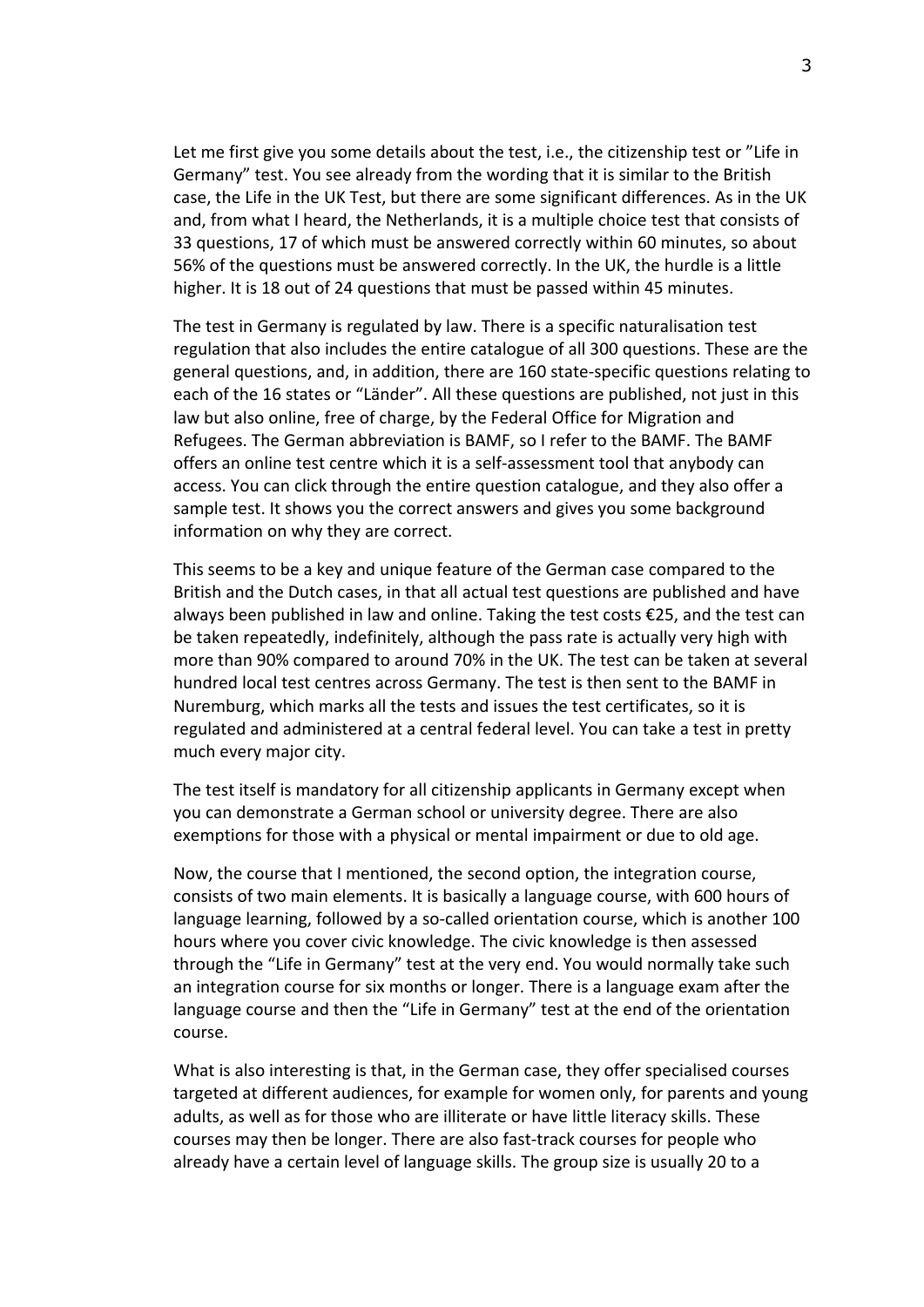maximum of 25 participants. As of January 2022, there is also childcare support, so there are special integration courses with childcare. They offer different options, so either there is childcare provided at the local course centre or there is funding available if you already have somebody looking after your child at home. This is for people who have children who do not yet go to school and who are waiting to get a place at nursery.

The course is a different model. It is offered, so it is voluntary. It is actually an entitlement for newly arrived migrants. Since 2005, most of them have an entitlement to take such a course. Some may be required either by the local foreigner authorities in order to gain a certain residence title or by the employment agencies. The law contains an element of discretion. If the authorities consider somebody to be, as it is called in the law, "unable to communicate in German at least in a basic manner", or if they are deemed to be "in special need of integration", migrants may also be required to take such a course. This requirement is stipulated by the Residence Act, but the course is really seen as an offer or an entitlement, and this is also due to the way it is regulated and funded. The regulation and funding seem to be the key differences compared to the other countries.

In Germany, there is public funding for these integration courses. It works through co-funding. There is public funding and individual funding by the individual migrant, so the calculation is this. Nowadays, a participant pays €2.20 per hour, so, for a whole course of those 700 hours, it amounts to €1,540 in total. This is supposed to cover half of the costs of the actual administration and implementation of the course. The other half is covered by the state.

Now, there is an incentive, for migrants to successfully complete the course in time. If they do, they can get 50% of those costs reimbursed afterwards, in which case the individual costs for the course are only  $\epsilon$ 770 in total. There is also the option to apply for transport costs, like in the Netherlands. The course, like the test, is regulated by law and is administered at the federal level by the BAMF, the Federal Office for Migration and Refugees, which certifies all the local course and test centres. It is responsible for the accreditation of the course teachers, content and curricula et cetera, but the implementation is done by local language colleges and centres, both public and private. You have the option to repeat the course, and this is also funded if you can demonstrate regular attendance.

**The Chair:** Thank you very much. I get the impression from all that that Germany wants people to pass and be integrated. Shall we move to Brussels and Djordje Sredanovic?

*Dr Djordje Sredanovic:* Thank you very much for the invitation. I will perhaps present the two countries I am familiar with, which are Belgium and Italy. Belgium does not have a test, strictly speaking, for citizenship. It has requirements of economic, social and linguistic integration. However, there are several ways to prove those requirements. For example, if the applicant has five years of residence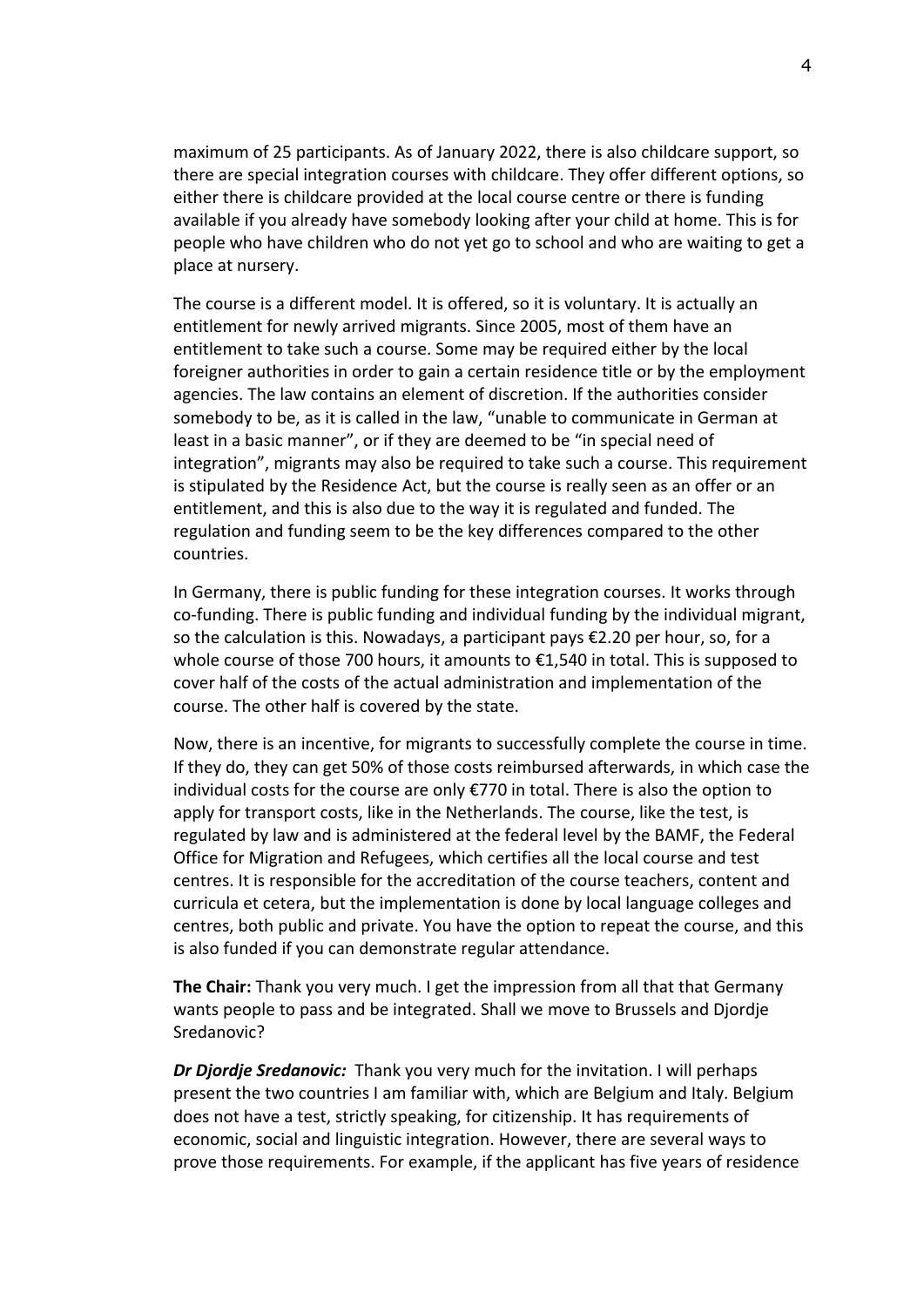and, in these five years, he or she has been continuously in employment, education or training, this is automatically considered to fulfil all three requirements of linguistic, social and economic integration. If this is not the case, one of the options is to take an integration course, which can cover the social and linguistic integration requirements.

There are other options, so where people have either a Belgian degree in one of the three national languages, or a degree in one of the three national languages obtained elsewhere in the European Union, this counts as proof of linguistic integration. One of the options to prove linguistic integration is to undergo the standard type of language test that is usually used by Belgian citizens to prove competence in one of the three national languages. There are several ways, but there is no test, strictly speaking, and there is no component of civic knowledge. There is a need to prove integration but no specific need to prove knowledge of Belgian culture, institutions and laws.

Along with this, however, at this point, the whole Belgian territory has mandatory integration courses for most newcomers. European citizens are exempt, as are some assimilated profiles. For example, Turkish workers and their families are always exempt from this requirement. The situation is quite complex because there are actually five different integration policies in Belgium. There is the Dutchspeaking Flemish policy, the French-speaking Walloon policy, the policy of the German-speaking community and the two different policies in the Brussels region for the Dutch-speaking and French-speaking communities. Generally, in all cases, you have a mandatory course in language and a mandatory course of actual "citizenship", which is rights, duties and the workings of the Belgian institutions.

There is a separate option for citizenship for those who have at least 10 years of residence in Belgium. In this case, the requirements are more limited. The applicant still has to prove knowledge of one of the three national languages, but the economic and social integration requirements are not applied. The applicant has to prove participation in the life of the community, which usually takes the form of writing a letter discussing their economic activity, volunteering or any other activities that do not reach the requirements for the five years but can prove that the applicant is active within the local community.

This is Belgium. Belgium is extremely complex because of the internal differences in languages. I can give more detail on this, but, generally speaking, there are no formal tests. The integration courses are managed, usually, by partnerships between local authorities and local NGOs, but the actual courses are then contracted either to local associations or to public institutions, which, however, are regulated by private law. By the way, there is no requirement to fulfil integration for settlement, so this is excluded.

As for Italy, until recently, Italy had basically no requirement at all in terms of proving a knowledge of the language, culture or institutions for citizenship. The only way in which this was tested is regulated by quite an obscure ministerial circular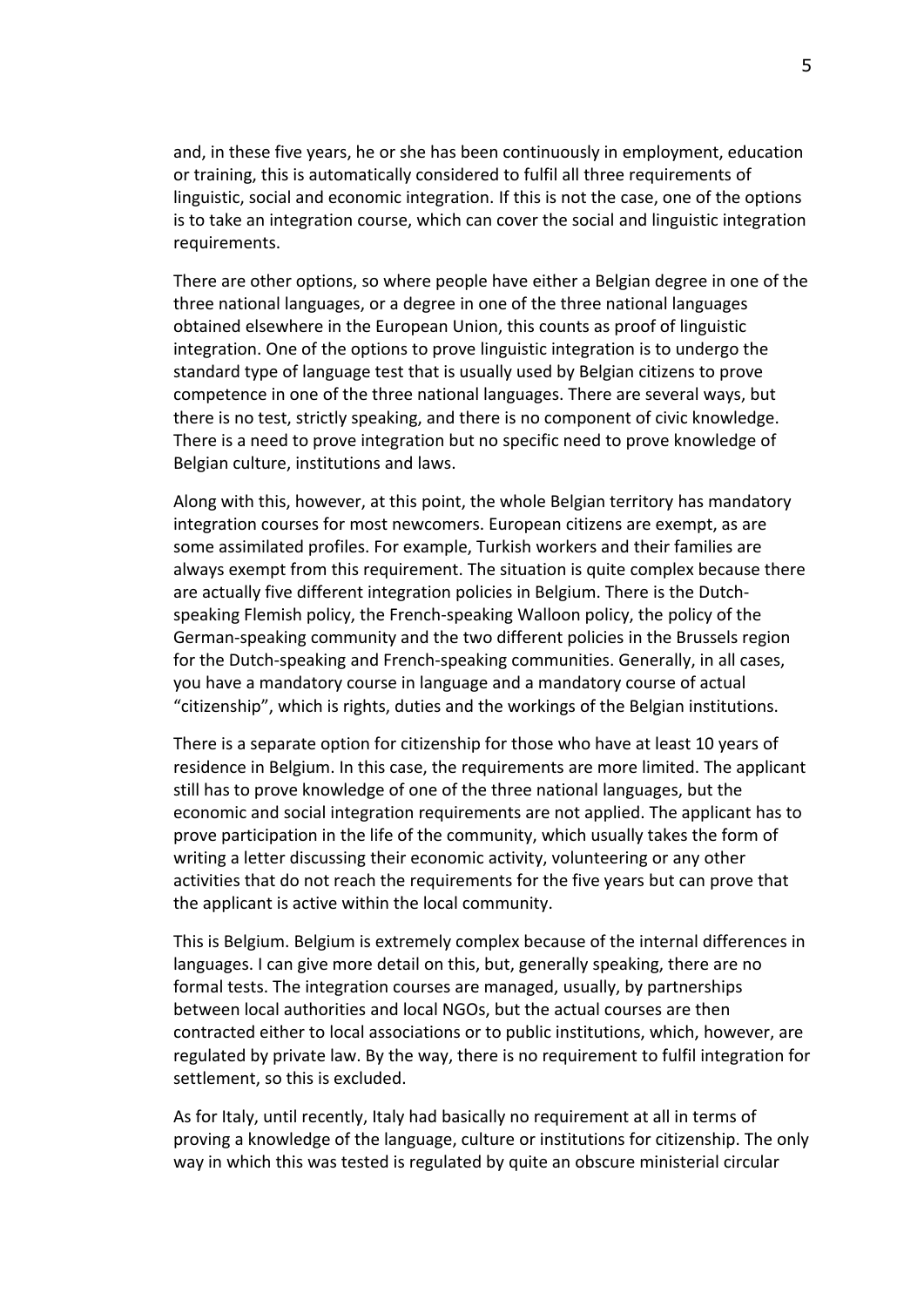that was published in the 1990s, which entails that the integration level of the applicant should be proved by way of an interview, but this, to my knowledge, is not done uniformly across the national territory.

The new measure, introduced a few years ago, specifies that, if the applicant for citizenship has not already passed a language test or requirement before, they need to prove a B1 level of language competence. This can be obtained either by gaining a degree or by passing a test that is administered mainly by the two universities for foreigners in Italy and the Società Dante Alighieri, which is the equivalent of the Alliance Française, so it is the public institution that promotes the language in Italy and abroad.

Again, Italy has no specific test for citizenship. There is a test of language for settlement, and there is a mandatory integration requirement for those obtaining the first legal status longer than a year in Italy. This includes the fact that, within two to three years from the obtention of the first legal status, the applicant has to prove competence in the language, usually by completing a course that is offered in the network of what once were the schools for adult education, and to attend a course of civic knowledge and pass a test of civic knowledge linked to this course.

Having done some comparative work in Europe, I can say that, at the moment, there are four countries in Europe that have no requirements whatsoever of culture, language and so on for citizenship. These are Ireland, Sweden, Serbia and Cyprus. If you want, I can give some details about France, which is not a country in which I have worked directly, but it is a country from which we have some literature that helps understand the situation.

**The Chair:** Perhaps we can come back to those as examples if they are relevant in the rest of the session. We only have another hour. I quite deliberately allowed the answer to the first question to be detailed because we get a good flavour of what is happening in your three main countries and others, but we are going to have to gallop along a bit more, I am afraid, for the rest of it.

Q11 **Baroness Primarolo:** Thank you very much and good morning. You have given very full answers and covered some of the points I wanted to address. It is quite a short question that I want to ask you to try to draw out the differences. This is with regard to who is usually expected to take the test or the alternative test. Are prospective permanent residents expected to take the same test as those applying for citizenship? Could you go through each one, say yes or no, and tell us the difference? Could you then say whether you think they should be taking the same test regardless of their reason for applying?

*Prof dr Ricky van Oers:* Thank you for your very interesting question. I will try to keep it as short as possible. In the Netherlands, the language and integration requirements for citizenship are currently similar to those that apply for a permanent residence permit, so there is no difference. In fact, those newcomers with an integration obligation not applying for either status are also obliged to pass this examination.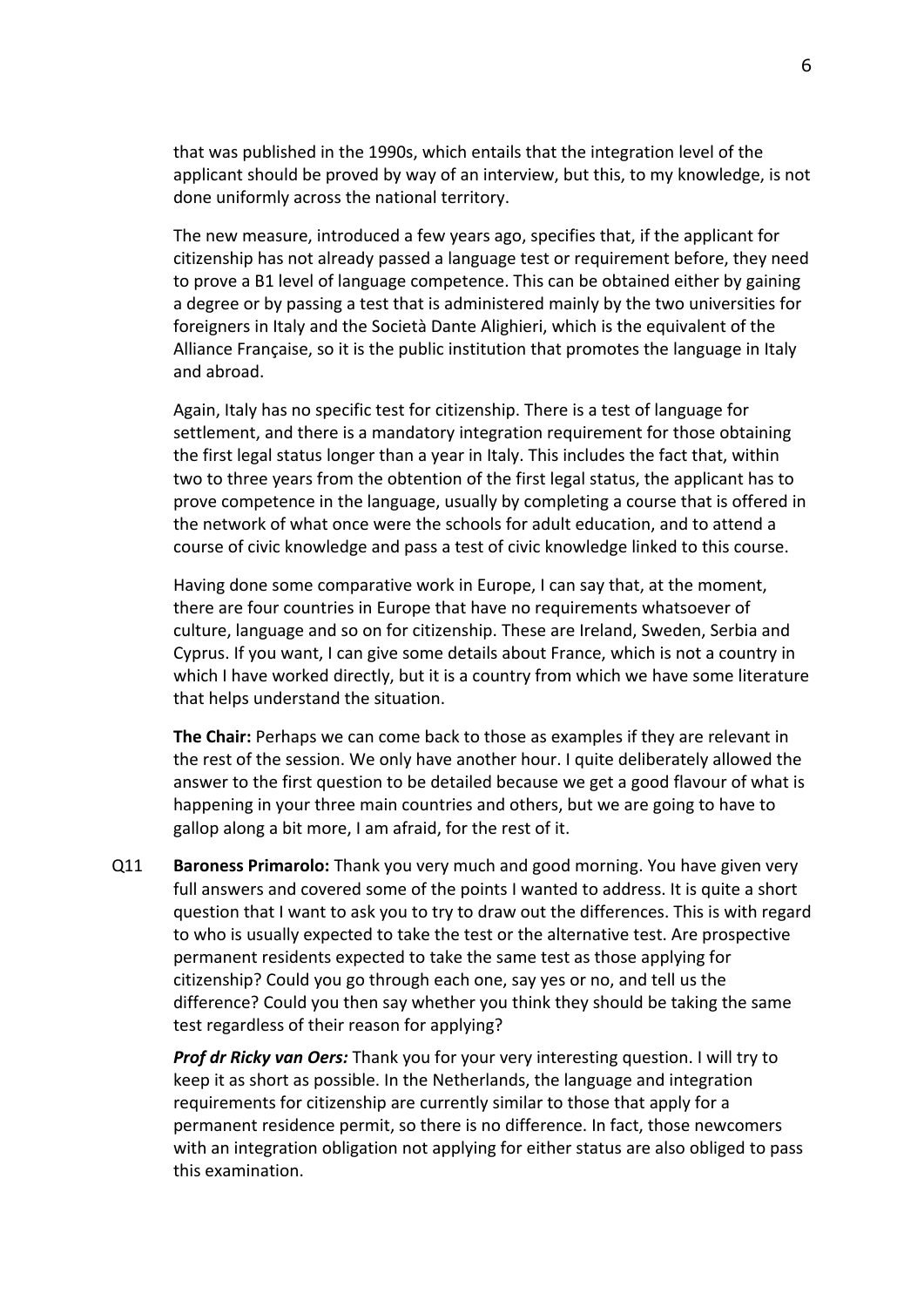I would like to focus on what I call the process of path dependency, which eventually led to the introduction of a formalised test for citizenship. This process also occurred in Germany and in other countries that have, in the last 20 years, introduced formalised tests for immigrants, notably in a framework of citizenship.

In the Netherlands, a citizenship test was introduced in 2003, and this test was preceded by the introduction of a test for newcomers in 1998. According to some politicians, it was the world turned upside down that more was expected from newcomers than from future Dutch nationals. The introduction of the citizenship test, hence, is the result of a process of path dependency. A test introduced in the framework of another Act directed at the integration of newcomers exerted an upward pressure on the level required for naturalisation. Once introduced, the requirements, typically, are only made stricter. A recent example: the coalition Government in the Netherlands, who have been installed recently, have announced plans to raise the language level required for naturalisation from A2 to B1 to make a difference between the different stages in the integration process. Naturalisation is seen as the crown or the finalisation of a completed integration, hence the requirements should be higher than those for permanent residence according to proponents of increasing the requirements for citizenship.

This process of path dependency also occurred in Germany. To observe a gradual rise in integration policy, a language requirement and a knowledge of society test were introduced for citizenship after more or less similar requirements were introduced for permanent residency. I would like to stress that, guided by this process of path dependency, politicians in the Netherlands and Germany, but also in other countries, have failed to take account of the consequences that striving for higher levels of knowledge and skills would entail.

Past experience with formalised tests has shown that considerable parts of the immigrant population did not manage to pass these tests. After the introduction of citizenship tests, numbers of naturalisations, indeed, diminished in the Netherlands. They have even halved since the formalisation of the integration requirements for citizenship in 2003. The tests form barriers to some categories of immigrants. From experience with formalised language and knowledge of society tests in in the framework of other acts directed at the integration of immigrants, politicians in the Netherlands and in Germany knowingly accepted that these effects would occur in the framework of naturalisation and, in some cases, even welcomed this selective effect. I know also that, in the UK, after the introduction of knowledge requirements for citizenship, permanent residence and indefinite leave to remain, the goal of managing migration was ascribed to these requirements after their entry into force, so they are actually used not necessarily to promote integration but also to manage migration.

If you ask whether the requirements for citizenship should be higher than those for permanent residence, the main point that I would like to make is that they lead to exclusion. The fact that in some countries the level required for naturalisation is higher than that required for permanent residency, can be explained by the process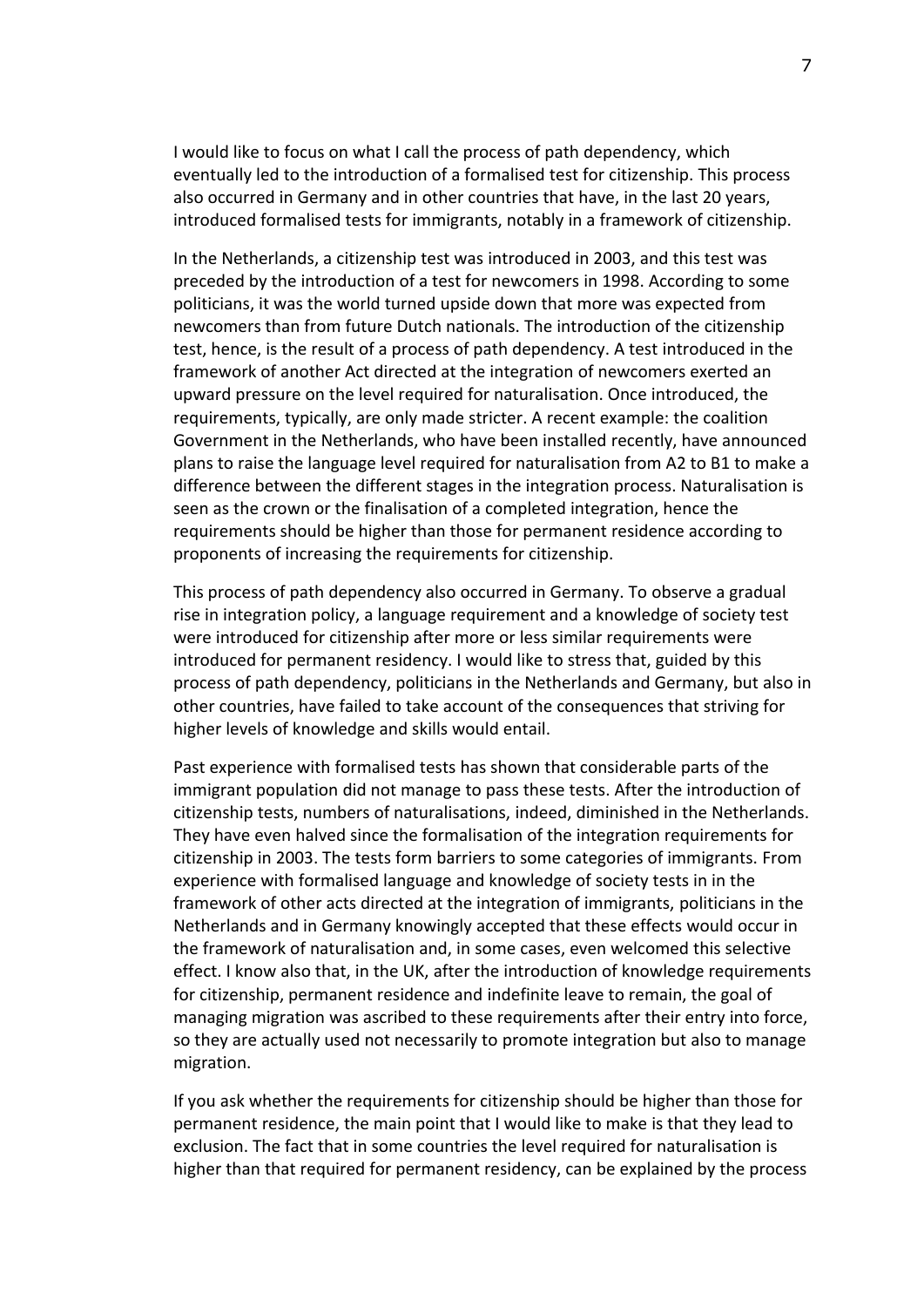of path dependency: once a decision has been taken to present formalised tests, the requirements are only made stricter. However, as a consequence, the selective effect that occurs will only increase.

**Baroness Primarolo:** Does either of the other two witnesses want to comment on that point? There seems to be a divergence occurring. The question is whether they should both take the same test or whether the sequence of tests finalising in citizenship should be where we end. In the UK, it is the same test.

*Dr Elisabeth Badenhoop:* Since you asked for a short answer to this clear question, on the first part about who is usually expected to take the test, in Germany, like I said, it is mandatory for anybody who is applying for citizenship unless they have a school or university degree or an exemption due to disability or age.

Permanent residents are encouraged and entitled to take the tests, and they gain an advantage if they do the course and take the test in their early phase of arrival and settlement, as they can use the test later when they apply for citizenship, so they do not have to do it again. This is another form of incentive. It also provides some kind of prospect; it is not just for those immediate benefits of gaining a residence permit or permanent residence, but you can utilise it again later for the citizenship application.

*Dr Djordje Sredanovic:* In Belgium, as I mentioned, there is no test. People above 65 are entirely exempt from integration requirements, as are people with specific disabilities. In Italy, the situation is quite paradoxical. The highest requirements are for those obtaining the first legal status, and the consequences are much more severe. If someone fails to fulfil the integration requirements, they can be, theoretically, expelled after three years, whereas people advancing in the legal status, even if they fail to pass a language test or do not have a different proof of language, can still fall back on the previous status.

There are no exemptions for citizenship. There are exemptions specifically for what are considered highly qualified workers, which include posted workers and researchers. Specifically diplomats and journalists are exempt for the integration requirement that is applied to anybody else except, again, EU citizens, when they apply for the first status.

Yes, generally, there are issues with introducing tests. A part of the population is impacted disproportionately by the difficulty of passing the test. Even if you have tests for permanent residence of a lesser level than for citizenship, this can create significant problems that hold part of the migrant population continuously back from the potential to settle and have a life that is not conditioned by the sequence of short-term leaves to stay in the country. There can be discussions about whether we need proof or requirements for citizenship, but there are significant reasons not to have integration requirements for settlement.

Q12 **Baroness Chakrabarti:** My question is about regional variations within states. Are there any states where the test or other requirement is different on a regional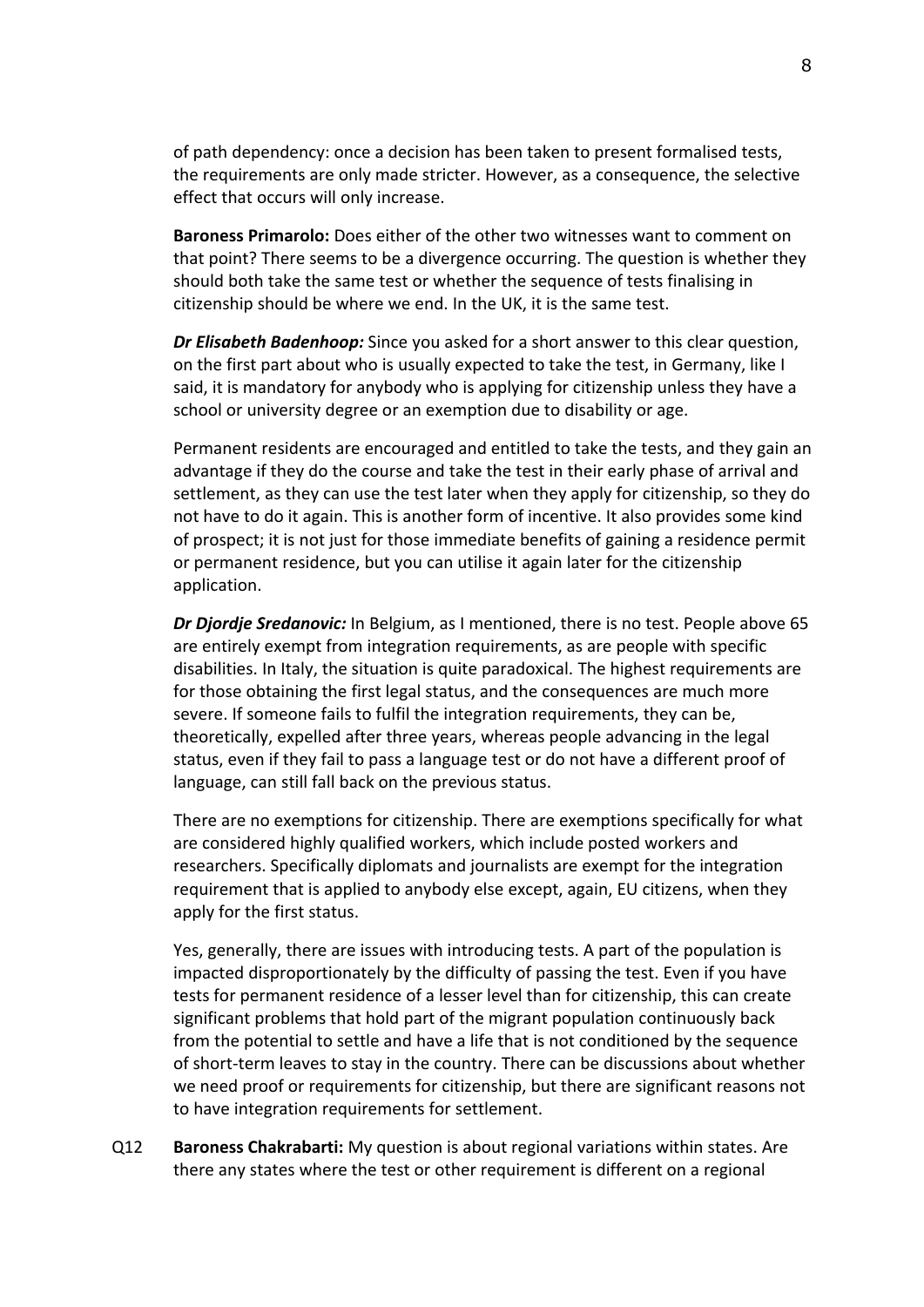basis? If there are, in such cases, how does this affect, for example, the public perception of the validity and relevance of the test?

*Prof dr Ricky van Oers:* I will focus on the Dutch situation. Actually, in the Netherlands but also in Germany — and Elisabeth can say a bit more about that, I presume — uniformity in the application of the requirement to have sufficient knowledge of language and society for naturalisation has been an important argument put forward by proponents of formalised tests. A divergent application of the integration requirements for naturalisation existed prior to the introduction of these citizenship tests.

With the introduction of formalised citizenship tests, regional differences more or less belong to the past, even though some details in the application will still exist. Uniformisation and standardisation was one of the main arguments used in these countries to introduce formalised citizenship tests. The main reason was that the divergent application that used to exist when local officials would check in an informal interview whether somebody had sufficiently integrated to become a citizen led to inequalities, because whether you would be able to naturalise depended a lot on which local official interviewed you. In some municipalities in the Netherlands, you would be required to read a little bit of an article from a newspaper, whereas, in another municipality, it would suffice if you were able to fill out the application form independently.

To put a stop to these differences, to increase equality between naturalisation applicants, it was decided to formalise the requirements. However, formalisation of the requirements also led to an increase in the level required and fewer possibilities to take into account individual circumstances to prevent disproportionate harshness. Paradoxically, uniformisation and standardisation of the requirements has increased, not diminished, inequality. A formalised test presents a barrier for certain categories of immigrants to be able to naturalise, for instance where they cannot pass it because of having had little prior schooling, or because of their high age. In the Netherlands, there is no exemption because of age. If you are 65 or over, you still have to pass the test.

There are, in the Netherlands, no more regional differences. I think, in Germany also, regional differences more or less belong to the past after the requirements were standardised. Compared to the past, there is more inequality because, under the old requirements, when local officials would test whether somebody had sufficiently integrated, this integration requirement hardly ever led to a denial of a naturalisation application, whereas now many people struggle to pass this formalised test.

*Dr Elisabeth Badenhoop:* The German case is an example that shows that centralisation, formalisation and standardisation of the test itself makes it less exclusionary compared to the previous situation. Today, the test is the same across Germany. It is a federal test administered uniformly across the 16 states since 2008. There are very few minor regional differences. Out of those 33 test questions, three at the very end consider just the specific state where you live, and this is formal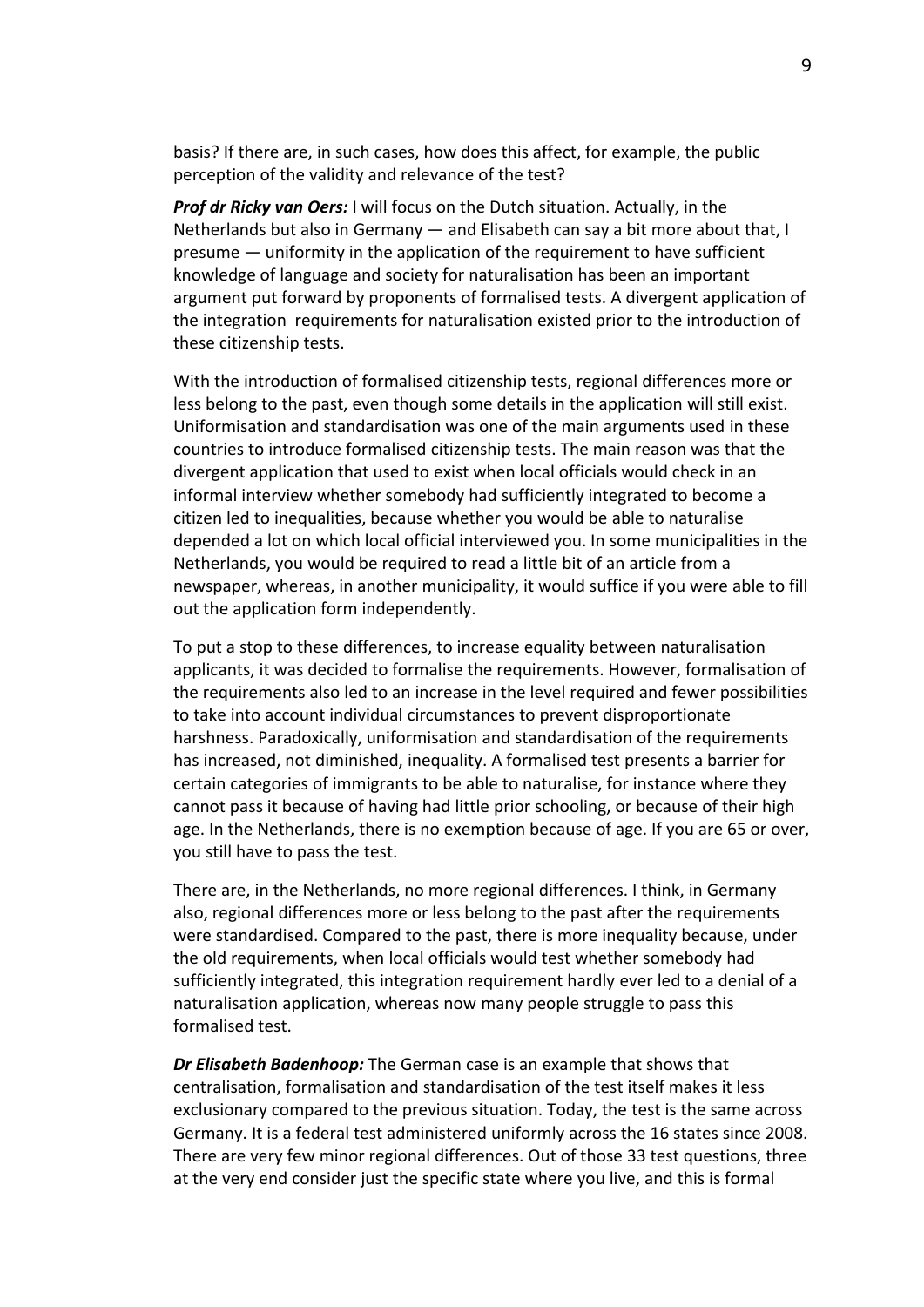knowledge for example, of the crest, the flag or the capital city of that particular state.

The standardisation is the result of a process. In 2006, two states rushed ahead with different models that gave rise to political debate and eventually led to the introduction of this federal test. First, Baden-Württemberg, in 2006, introduced an interview guide that included questions on attitudes towards terrorism, homosexuality and gender equality. It was applied only to citizenship applicants from Muslim countries. Subsequently, it was highly criticised not just by Muslim organisations but also by the Green Party and the Social Democrats for being discriminatory and incompatible with the German Basic Law and, basically, just an attitude check subject to appeal.

Hesse as a second state rushed after and introduced a similar interview guide. They introduced only questions and no answers, which shows how contingent and halfbaked the whole process was. It was not a clear assessment. The questions were misleading and ill formulated. Again, this was criticised and, consequently, the Interior Ministers of the 16 states agreed on introducing a federal test with standardised questions across Germany, which then came into force in 2008. However, the interview guide in Baden-Württemberg was still in place and in force. It was used until 2011 when the Green and Social Democrat Government abolished it.

The German case is this an example which demonstrates that agreeing on standardised questions across the whole country can make the process less contingent, less discriminatory or arbitrary than it previously was.

*Dr Djordje Sredanovic:* In Belgium, there are different integration policies across the country, which means that, if an applicant tries to prove the integration requirements for citizenship through an integration course, the kind of requirement within the course can be quite different. The Flemish community has recently voted for an obligation not only of attendance of the course but of results, so reaching a certain competence. Also, Belgium has a decentralised procedure for evaluating applications for nationality that entail differences in local interpretations of law, which means that the same kind of applicant from two different areas of Belgium can end up being refused or accepted for nationality depending on the local interpretation of the law by the magistrates.

In Italy, there is the issue of the integration interview, which, however, is not really something we have data on. This is at the level of each province, and it is conducted differently. I am not aware of how these interviews are used to take the decision in Rome at the Ministry of the Interior. There is also a historical problem of different regions offering very different levels in terms of how easy it is to have a course in the Italian language, so there is this kind of inequality.

Local legitimacy is not much of an issue in public debates either in Belgium or in Italy, but I can say that the integration requirements are far more popular among the political actors in Flanders than they are in the rest of the country.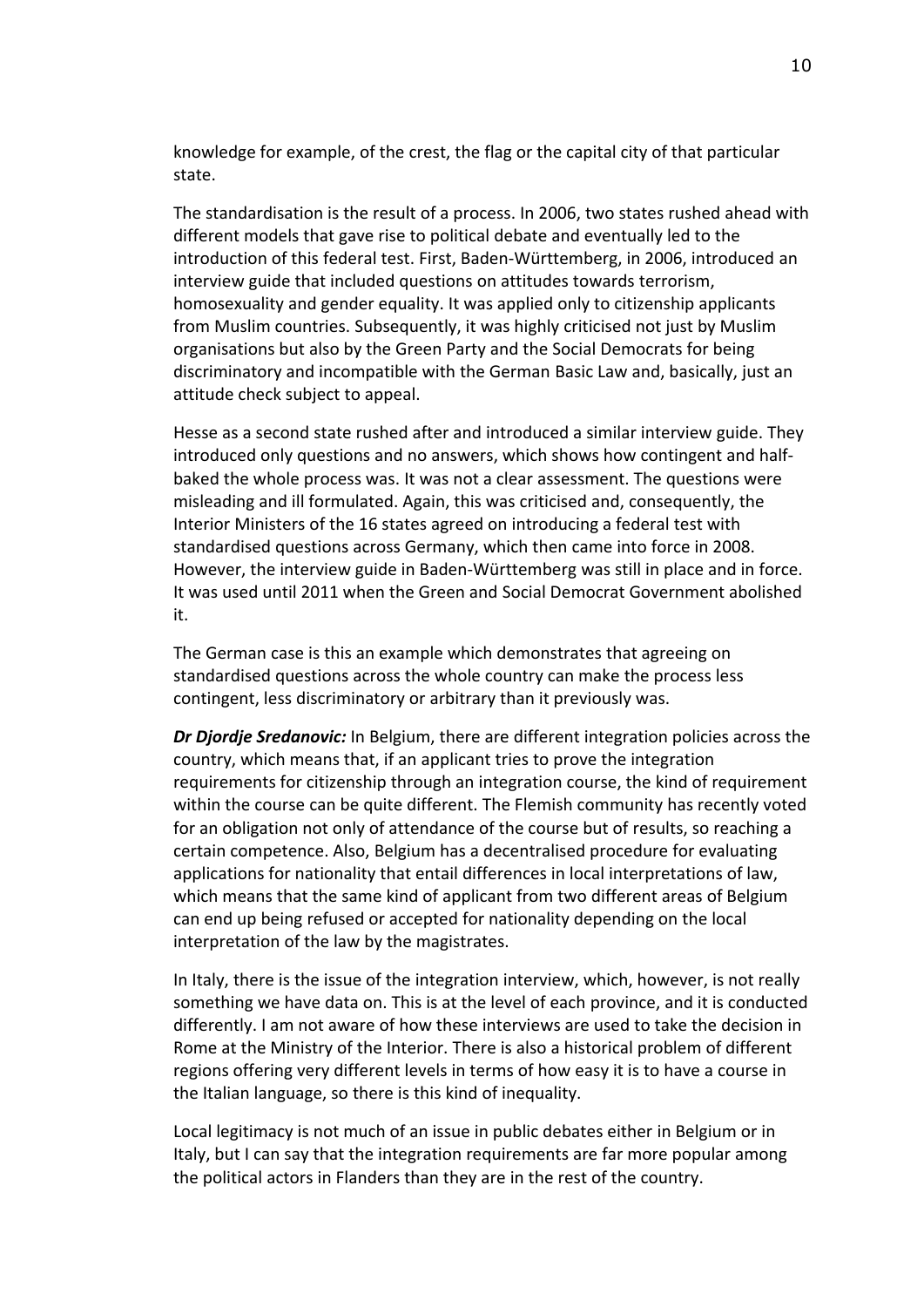**The Chair:** I will move to Lord Hunt to ask about language. I think you covered quite a bit of it already, so we do not need you to repeat anything.

Q13 **Lord Hunt of Wirral:** I suppose I should declare an interest because I was, for quite a long time, global chair of the English-Speaking Union. I wanted to probe about language requirements, particularly, Dr Sredanovic, your reference to the different languages in Belgium. I just wondered whether you could give us a feel of what degree of language proficiency candidates are expected to reach. What sort of support is there available to help them meet that requirement?

*Dr Djordje Sredanovic:* Generally, in Belgium, for citizenship, there is theoretically an A2 requirement. I think, for ESL, it is entry level 3, if I am not wrong. In any case, it is rather limited, but this is not necessarily the case, because whatever level of language is offered by the linguistic community in the integration course becomes the kind of requirement that can be used for citizenship. For example, French-speaking Wallonia had an A1 level integration course at a certain point, and this was enough to be considered linguistically to have met the requirement of linguistic integration. Now Flanders is moving to a B1 level, so people are expected to get a higher level of competence than required by the nationality law.

In terms of support, it is essentially an integration course, so the main way to be able to access a language test is to enrol in an integration course. Once you are enrolled, even if you are not part of the population for which it is mandatory, you still have to complete the whole course, which can create some problems for people who are applying directly for nationality, who would just need to prove they know the language, but they might need to take the whole integration course with all the hours involved and so on.

I have to say that, compared to other languages, the Flemish community in particular has invested a lot in teaching the Dutch language. You can have several hundreds of hours and it is free of charge, in the rest of Belgium. Now, there is a charge of potentially €360 for the integration course in Flanders.

In Italy, if you have not reached the A2 level, which is needed for settlement, you need to reach B1 level for citizenship. Again, the main way to obtain this is to apply for settlement and fulfil the language requirement at that stage because, in that case, you can access, free of charge, the kind of language courses that are offered at the network of schools for adult education. If, for some reason, you do not meet that requirement before applying for citizenship at this point, theoretically, you should be self-reliant to learn Italian and pass, with a small charge, a language test at one of the institutions that are enabled to give you certification of language for this purpose.

**Lord Hunt of Wirral:** Dr Badenhoop, how well do you need to speak German?

*Dr Elisabeth Badenhoop:* For citizenship, the language requirement is set at level B1 of the common European reference framework, which is considered to be the first level of independent language speaking and writing.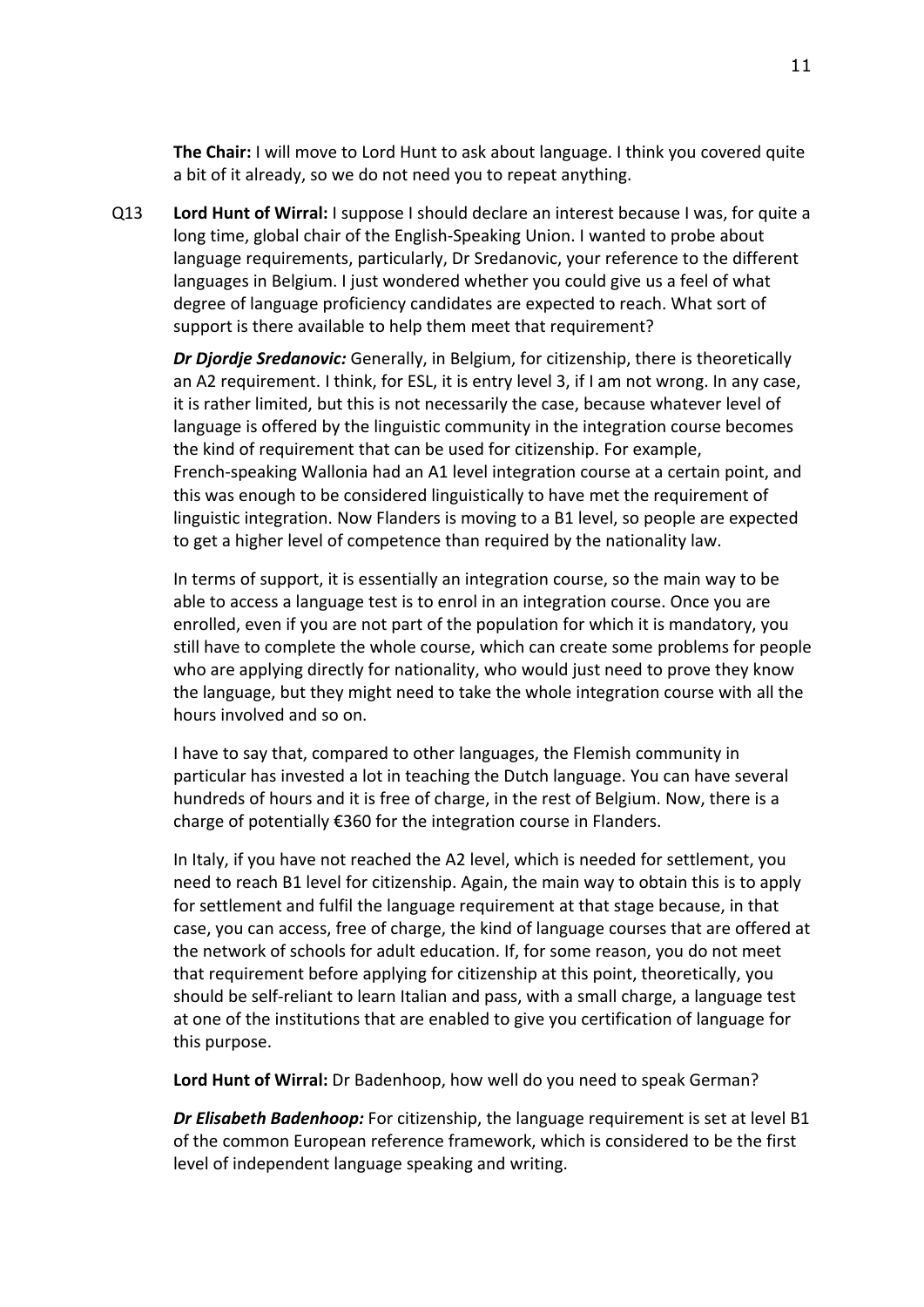**Lord Hunt of Wirral:** What support do you get to help you reach that level if you do not speak German at all and you have arrived?

*Dr Elisabeth Badenhoop:* German is not the easiest language to acquire; that is for sure. It is generally by going through this integration course where you have the opportunity, first of all, to learn the language, so these 600 hours of language learning are split up, again, into two parts. With the first 300 hours, the idea is that you reach level A1, the first basic level, and with the other 300 hours you get to level A2, so that, once you take the "Life in Germany" test at the end of the orientation course, ideally, you have reached either level A2 or B1. You will later need level B1 for permanent residence and citizenship.

**Lord Hunt of Wirral:** Dr van Oers, it is many years since I even tried to speak Dutch. I had great difficulty. What level of proficiency is required, and what support do you get?

*Prof dr Ricky van Oers:* In the Netherlands, it is level A2, so it is one level below the required level in Germany. All four parts, so speaking, listening, reading and writing, are tested, and the support you get is very different from the German situation. I would like to agree with what the Chair was saying at the beginning of the session. It seems that Germany really wants people to integrate by offering courses at very low cost. Like Elisabeth said, it is  $\epsilon$ 2.20 per hour taught, and you get half of the cost back if you pass in time.

It is very different in the Netherlands where immigrants generally have to pay for the courses themselves, even though, since the beginning of this year, the Government have started to pay the cost for those with an asylum-related residence permit who have an obligation to integrate under the integration Act. For everyone else, it is not free of charge.

As I stated, the costs, on average, amount to between €3,000 and €4,000, but will be higher if you need more time to reach the level required, so that is a big difference. Even though the situation is better in Germany in this sense, I have seen that, from information published by the BAMF, from 2018 until 2020, half of all people who participated in these courses have managed to reach the level required for permanent residence and naturalisation. This means that the other half have not managed, even though they have been following these courses. Even though preparation is offered and free of charge, the fact that this level of language is required does still constitute a barrier for some of those interested in naturalisation.

Q14 **The Chair:** I have a question for Elisabeth Badenhoop. How soon after you have arrived in Germany is the tuition, if I can call it that, made available, paid for by the state? Do you have to have been a resident for a certain period?

*Dr Elisabeth Badenhoop:* Do you mean in order to start the course?

**The Chair:** Yes, in order to access the course.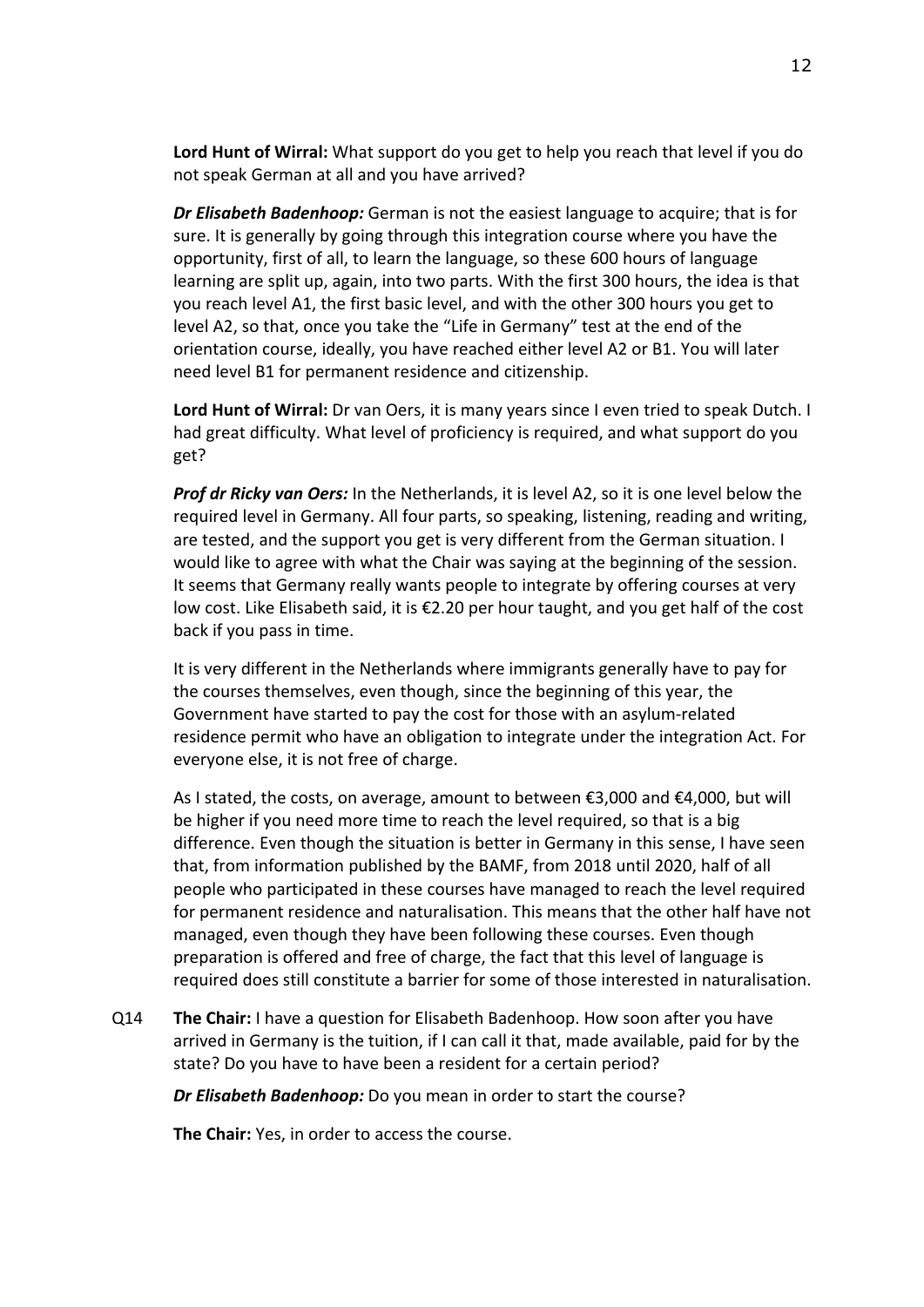*Dr Elisabeth Badenhoop:* I am not entirely sure. This depends on your status, normally as soon as you register with the local foreigner authorities you can apply to participate in an integration course . The demand might be higher and waiting times possibly longer now with the arrival of people from Ukraine.

Last night, I checked the numbers of the BAMF again, and I found figures from 2021 showing that, despite the pandemic, a total of 67% reached level B1 and 26% reached A2, so, in total, more than 90% reached those levels. Of course, I agree that learning a language and participating in a course is still a high hurdle and depends very much on your individual situation and background, but, overall, the figures are still encouraging.

Q15 **Baroness Sanderson of Welton:** In this country, we have not found much research into the experience of those who are actually taking the test, so we would be very interested to know about the experience of those taking either the test or alternatives in other countries, and the benefits or not thereof, both practically speaking and perhaps more widely.

*Dr Elisabeth Badenhoop:* I welcome this question because it very much speaks to my research. I conducted over 100 interviews with various people, mainly migrants who go through the naturalisation process but also state actors who administer it, civil servants, politicians and teachers of these integration courses or ESOL courses. I conducted research both in the UK and in Germany, across various locations. The short answer to the question of what we know about the experiences of those taking the test or the course is that they are highly ambivalent. This is true for both the UK and Germany.

For the purpose of systematisation, I would speak of three types of perceptions of the test and the course. This is also true for the wider naturalisation process because, of course, the test and the course are key elements in that process. I call these three perceptions "embrace", "contestation" and "disaffection". On the one hand, migrants I interviewed welcomed taking the test and the course as an opportunity to learn the language and get to know interesting or useful information about the country. They embraced it as a useful source of personal empowerment, of learning about their rights, and they found it to be practical support in their settlement process. For some, it even facilitated some kind of emotional attachment. One participant in a German course said, "It made me feel closer to Germany", going through that course.

Now, on the other hand, migrants also experienced both the course and the test as unpleasant or unwelcoming. The course, some felt, was like a lecture and not useful, conveyed boring knowledge, and was a form of state surveillance, suspicion and identity control. For example, a participant of a German integration course said, "I hated it. It felt like being back at school". We are talking about adult learners here.

What was expressed in both countries, again, was a sense of bewilderment, bemusement and alienation. Of course, everybody noted that nationals by birth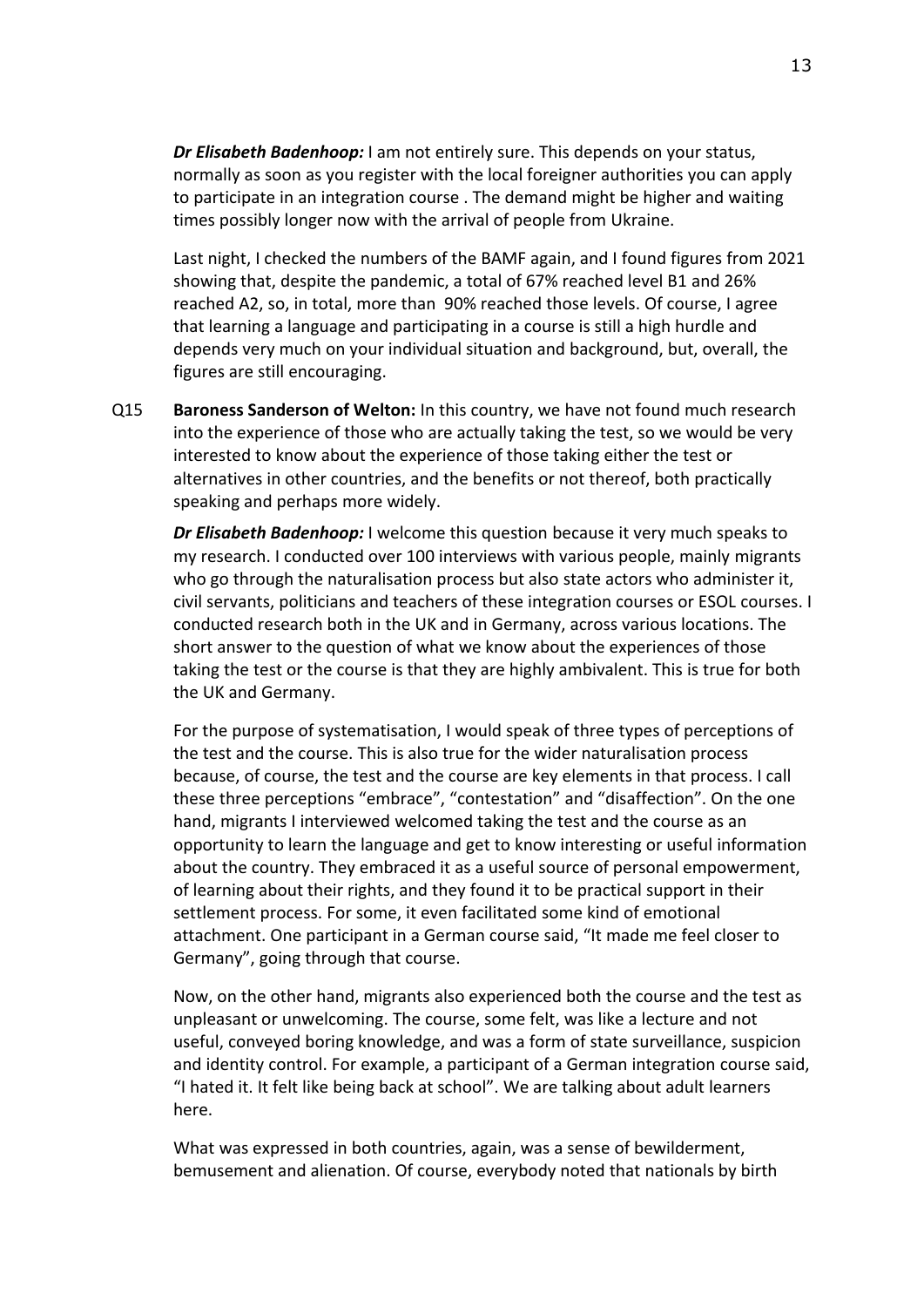were not asked to go through either the course or the test, and that the majority of their neighbours and colleagues would not pass. Some felt that the test questions were difficult and, actually, that they were designed to trick you, given the way they were written or the answers that were given. Many expressed that they were treated like newcomers again. We are talking not only about adult learners but people who have been living in the country for years, so these are really permanent residents. They felt that their previous or existing integration efforts were being ignored and that they were being asked again to confirm their loyalty, knowledge and so on.

The third response was a pragmatic approach, so migrants were sometimes unimpressed by all this, and they neither particularly welcomed it nor criticised it. It was more like background noise, and they just wanted to get through and get the passport to make life a little easier. It is important to stress that these three perceptions were found in the two countries, but they were not mutually exclusive. Sometimes, people at different stages of the process would adopt two or even three of these perceptions.

Based on this data, looking to the UK and what lessons could be learned, I would suggest that, if the test content was perhaps more related to the everyday lives of people, or considered to be more useful and perhaps less nostalgic, we would possibly see more of these responses of embrace and the pragmatic approach, and less contestation.

**Baroness Sanderson of Welton:** Thank you. That is really interesting. Yes, clearly we need some more research. It is very interesting to hear the results of yours.

*Dr Elisabeth Badenhoop:* Perhaps I could add that the interviews were conducted with a highly diverse group including both women and men, different age groups and over 30 nationalities, so these results are not specific to one group or another.

*Dr Djordje Sredanovic:* The UK is actually the country for which we know most about the experiences of those taking the test, so I am able to give you the references of a number of projects I am aware of, including Dr Badenhoop's, on those experiences.

We know much less about the countries on which I have worked. I would say that, again, this is not a test in Belgium. It is a mandatory integration course. The main issue is that people appreciate the possibility of attending a course, but the fact that it is mandatory creates a number of issues, so there is a sector of those for whom it is mandatory who do not have the level to benefit from the course, particularly if they are not literate. There is, on the other hand, quite a large number of people who have to, for one reason or another, attend the course and do not need it at all, so the mandatory nature creates a lot of issues.

There are also some practical issues in terms of being able to attend. I am not aware of any uniform measures taken to allow people to attend the course. It is more managed at the level of exempting people from having to attend. Certainly if they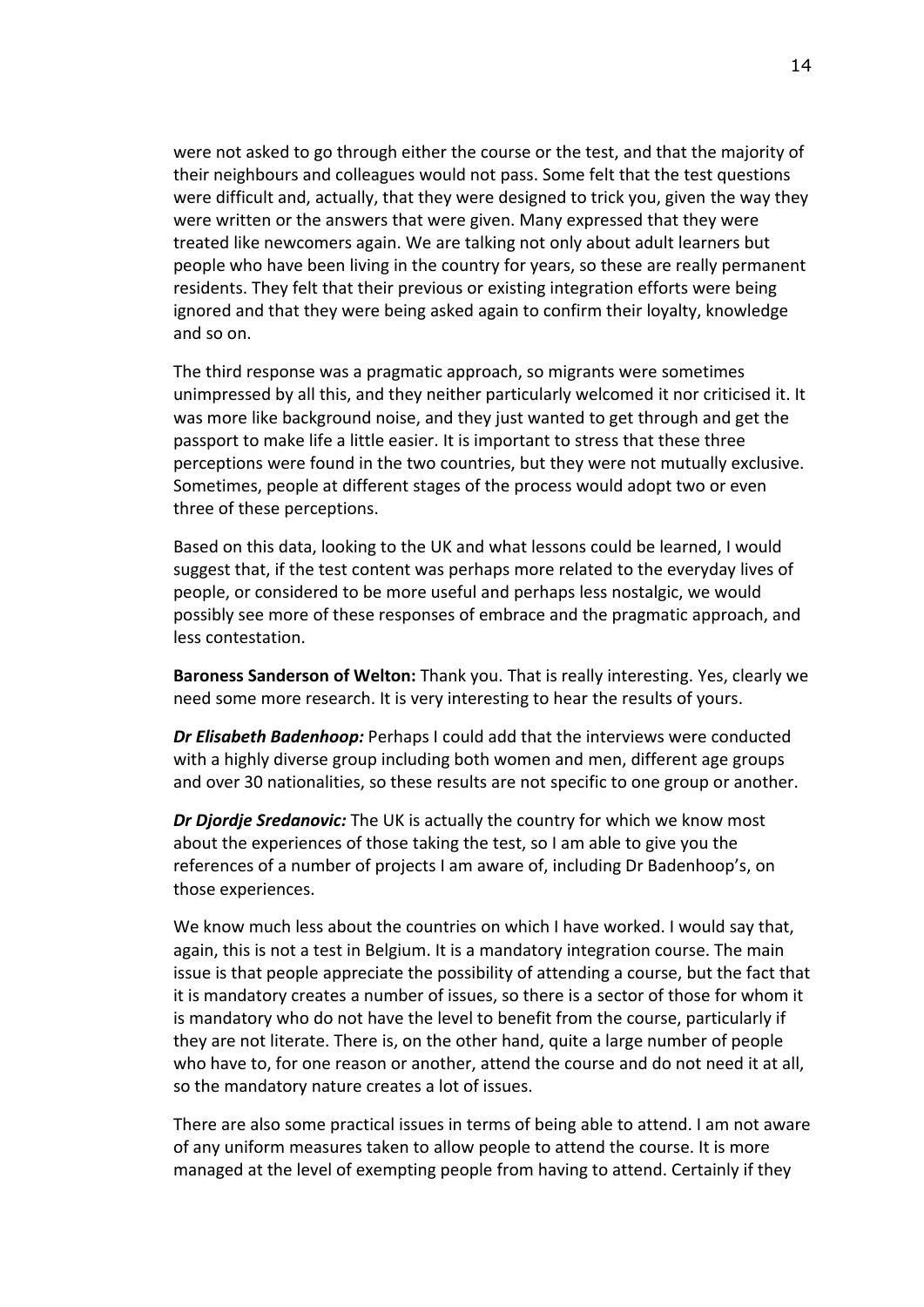are employed, but also if they have care responsibilities, there are usually some adjustments in order that the person does not have to attend if they have no opportunity to do so.

*Prof dr Ricky van Oers:* My research, which focused on the Netherlands, Germany and the UK, has shown that the test does not lead to an improved integration of two problem categories. Like Elisabeth, I also conducted interviews, 163 in total, with immigrants with diverse backgrounds. The two problem categories I am referring to are, on the one hand, those for whom the test constitutes an insurmountable barrier and, on the other hand, those have who already integrated well, for instance via long residence in the country. For both categories, the test does not lead to better integration.

The first category concerns immigrants in vulnerable positions who will struggle to pass a test, for instance, because of limited cognitive capacities. Think of people with little or no formal education in the country of origin. Think of traumatised refugees. Think of women in disadvantaged positions. Think of the elderly. I can give you a quote of an elderly Iraqi couple I interviewed.

**The Chair:** I think we are going to have to skip some of this.

*Dr Ricky van Oers:* Then I will wrap it up. For the second category of those who are already integrated well, I would like to add to what Elisabeth has said. They feel alienated and frustrated and belittled because they are obliged to take this test when they want to become fully fledged members of society. They feel that their integration is not taken seriously.

**The Chair:** I am going to ask you at the end whether there is anything that you would like to add, because we need to skip through the next five questions, at least, quite quickly. Perhaps you could email that quote to us because we would like to see that.

Q16 **Baroness Shackleton of Belgravia:** I wonder whether you could educate us as to consequences of failure if applicants do not succeed. I would also like to know whether it is like a driving test and you can take it however many times, subject to financial constraints, until you actually get it. What do you think the consequences of failure should be? Who would like to kick off? Are there any volunteers?

*Dr Elisabeth Badenhoop:* I can start with the German case. What are the consequences? Legally speaking, the test is a mandatory requirement for citizenship, so, unless you have a school or university degree or an exemption, you need to pass it. You can repeat it indefinitely, if you want, at your own cost, of course. Failure to pass it in time for permanent residence may complicate further immigration applications. However, like I mentioned earlier, the pass rate suggests that this might not such be such a big an issue in the German case as, for example, in the United Kingdom.

I would also like to highlight the wider societal consequences that I observed as part of my research. Generally speaking, the introduction of language and civic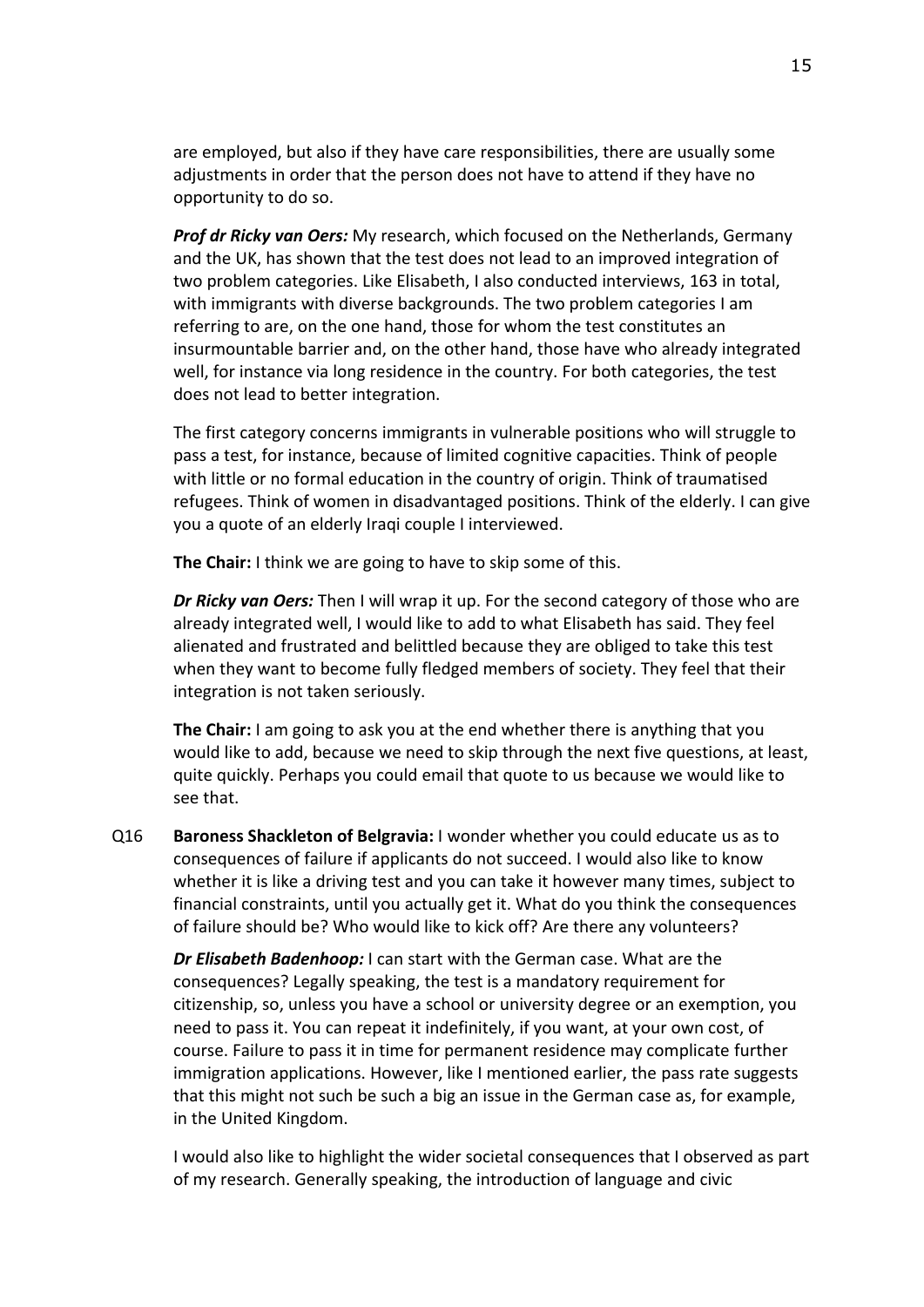knowledge requirements profoundly changed the immigration and settlement process in all countries, but especially with regard to naturalisation. Naturalisation, in the UK certainly, used to be a bureaucratic process dealt with on paper behind closed doors. Now, these tests, courses and ceremonies require migrants to make a credible performance of their language skills, knowledge and loyalty, so what was previously assumed as a given or perhaps checked by some local case worker or registrar is nowadays a standardised assessment.

It amounts to overburdening expectations on migrants to be political, economic and cultural assets. I argue, based on my research, that naturalisation procedures, nowadays, suggest an idealised figure of what I call the "Super Citizen". This is a critical concept, which refers to the overburdening expectations regarding the merits and achievements that migrants should strive for, but which are hardly ever fully met. I also found in my interview data that the increased level of testing and assessment in general has effects on migrants' self-understanding, and how they perceive other migrants and national-born citizens.

I already talked about the alienation. There is an effect of deterrence. Some people I interviewed derived a sense of pride and superiority from passing the test, but, then again, disappointment and alienation when they realised that even state officials who processed their application would not pass all these questions. Also, I found there was an element of competition. In a way, it encouraged a new dynamic of competition for state recognition because, ultimately, of course, this process of naturalisation leads to legally equal membership. What happens when, for example, migrants feel that their personal efforts are not being recognised compared to others? It encourages a new form of competition, and the creation of new hierarchies of worthiness and deservingness. There is a real risk that the way the process is designed may facilitate socially perceived inequalities, not just legal inclusion.

**Baroness Shackleton of Belgravia:** Would anyone else like to comment on the consequences of failure?

*Dr Djordje Sredanovic:* In Belgium, again, it is a failure to attend mostly, and the consequence is a fine rather than losing the status. As the Flemish community has now introduced an obligation of result, I am not sure if failing the final test would entail having to pay a monetary fine.

**Baroness Shackleton of Belgravia:** I am not clear on that answer. Do you mean, if you fail, you get fined? That might be cheaper than doing multiple tests.

*Dr Djordje Sredanovic:* It is not clear because it has been voted for very recently. The Flemish community has shifted from an obligation of attendance of a course to an obligation of result, so that is with a course and a test that is successfully passed. It is not entirely clear how this will work, but the idea is that, now, you have to pass. Again, if you failed to pass a number of times, this would probably lead to a fine, but I am not sure about this because this is quite a recent evolution. There are no implementation instruments that can help us understand the actual results.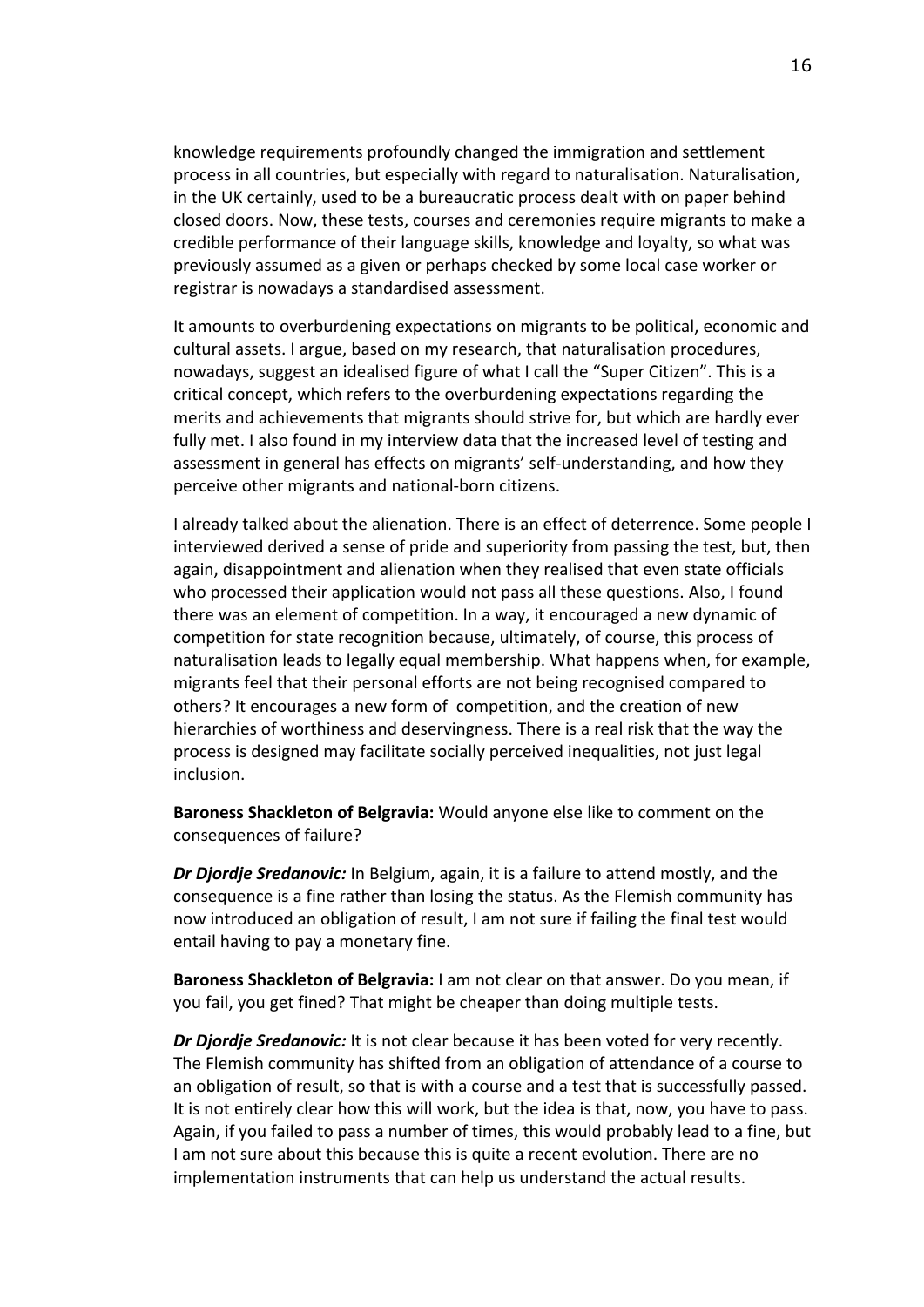Another thing that has been voted in in Belgium, but has not been implemented, is signing an agreement of integration at the obtention of the first legal status. Failing to prove a will to integrate, which is to attend the integration courses, theoretically could, in the future, mean that the permit is not renewed. Again, this has not been implemented and it might never be implemented even though it has been voted for, because there is no longer political will to go further with this measure.

In Italy, the situation, as I mentioned, can be quite problematic. You have three years in which to attend the language course and pass the civics test. Theoretically, if, after three years, you still have not fulfilled your integration requirement, you can lose your status and be expelled. Again, I am not sure whether anyone has been put in this situation of having the permit to stay revoked because of failure to integrate and, therefore, facing expulsion, but, theoretically, this is what the letter of the law says.

*Prof dr Ricky van Oers:* If you ask what the consequences of failing a test should be, in the Netherlands, like in Germany, you can retake the test as many times as necessary. You will have to pay each time you try, but you can take as many tests as you want. Not passing it means that you will be excluded from citizenship. Considerable parts of the permanently residing immigrant population in the Netherlands currently struggle to pass this test and, hence, remain stuck in a sort of second-class citizenship status meaning, for instance, that they are excluded from the process of political decision-making because they are not allowed to vote.

Whether this is a desirable effect will depend on one's views of what criteria a country should fulfil to be able to call itself a liberal democracy. What the consequences of failing should be and whether exclusion of a considerable part of the permanently resident immigrant population in a country from fully fledged membership is a desirable consequence depend on one's perceptions.

**The Chair:** Thank you very much. It is almost 11.15 am, and later where our witnesses are. If they are available to stay on for another 10 minutes or so beyond the scheduled time, we will give ourselves that extra 10 minutes, but we still have quite a lot to go, I am afraid, if possible. We have heard a lot about the purpose of the tests, so I am not sure that we need to go into that any further. Lord Dholakia, I think you wanted to ask about public reaction.

Q17 **Lord Dholakia:** I would be very interested to find out how you measure the satisfaction levels of those taking part in these tests. Germany has a large number of people from the Indian subcontinent, so maybe Dr Elisabeth can start on this.

*Dr Elisabeth Badenhoop:* How do you measure the satisfaction? My research was a qualitative, empirical research project. The sample is not representative. The citizenship applicants I interviewed were 64 in total, 32 in each country, and I conducted semi-structured interviews, so I had an interview guide, but these were open-ended questions. I would usually ask them the open-ended question as to what their experience was of taking the test and/or the course. Then they would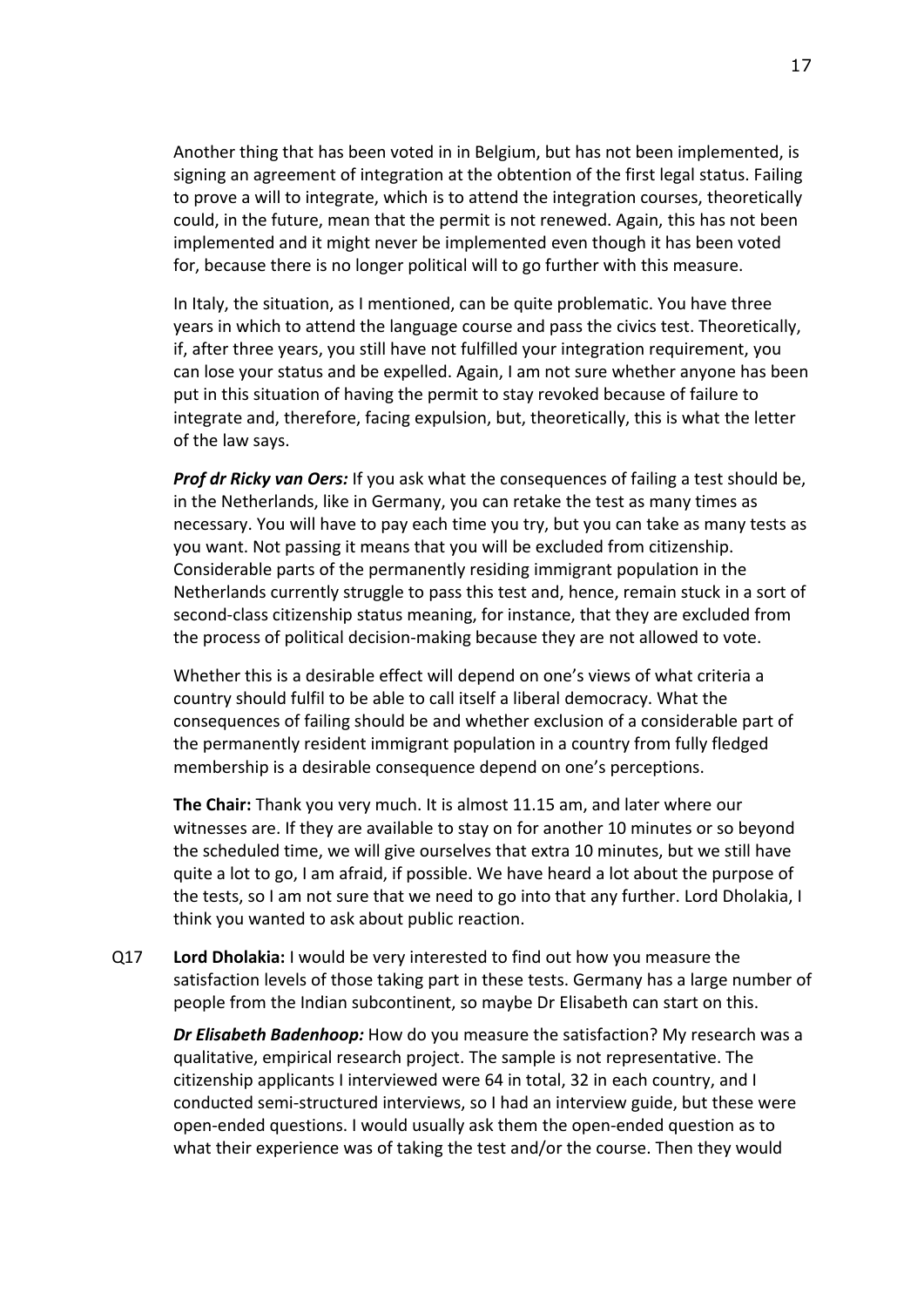give me detailed answers, so I did not quantify in any way their reactions or perceptions, if this is what you are hinting at.

The BAMF, the Federal Office for Migration and Refugees, in Germany is very thorough in continuously evaluating and measuring not just the success rates but various aspects of both the test and the course, so that is a point one could look at for further research.

*Prof dr Ricky van Oers:* It could be interesting to take a look at the pass rates in the tests per nationality. In those cases, you will see significant differences between nationalities, and you can draw some conclusions. For instance, for people coming from countries where the schooling system is different or where not everybody is able to enjoy any formal schooling in their childhood, the pass rates in the test are much lower than those for applicants coming from a country such as the US. You would see huge differences between pass rates between US citizens applying for British citizenship compared to, for instance, those coming from Barbados, even though English is a majority language in both countries.

You will also see lower pass rates for people originating from countries with a different script, so certain nationalities are affected more negatively by the introduction of formalised requirements than others. I could send you more information if you would be interested.

**Lord Dholakia:** That would be helpful.

*Prof dr Ricky van Oers:* From the UK perspective, there used to be two routes to fulfilling the knowledge requirements for citizenship. You could either take the test route, which is still in force today, or follow the course route, which has been abolished. The course route was specifically designed for people for whom it was thought that the test would be too demanding and they could follow a course. They had to demonstrate that they had improved their language skills by one ESOL level, and then they would also fulfil the knowledge requirements and apply for citizenship.

About 13% of all applicants for indefinite leave to remain relied on this course route instead of the test route. Off the top of my head, the majority of Yemenites, Afghan and Somali nationals followed the course route than the test route, so, by abolishing this possibility, for these groups there is now a barrier to apply for citizenship and indefinite leave to remain.

*Dr Djordje Sredanovic:* One should take into consideration that this is quite an emotional procedure, having to take a test that can have a significant impact on the life opportunities of the person. What many colleagues have done, especially in the UK, is talk to people who have taken the test in order to understand what role the test had in their life; the degree to which they felt welcome or felt they were jumping through hoops just to obtain equal rights to people born in the UK; and the impact of the testing experience, learning for and passing the test and not knowing what will happen at the moment of testing.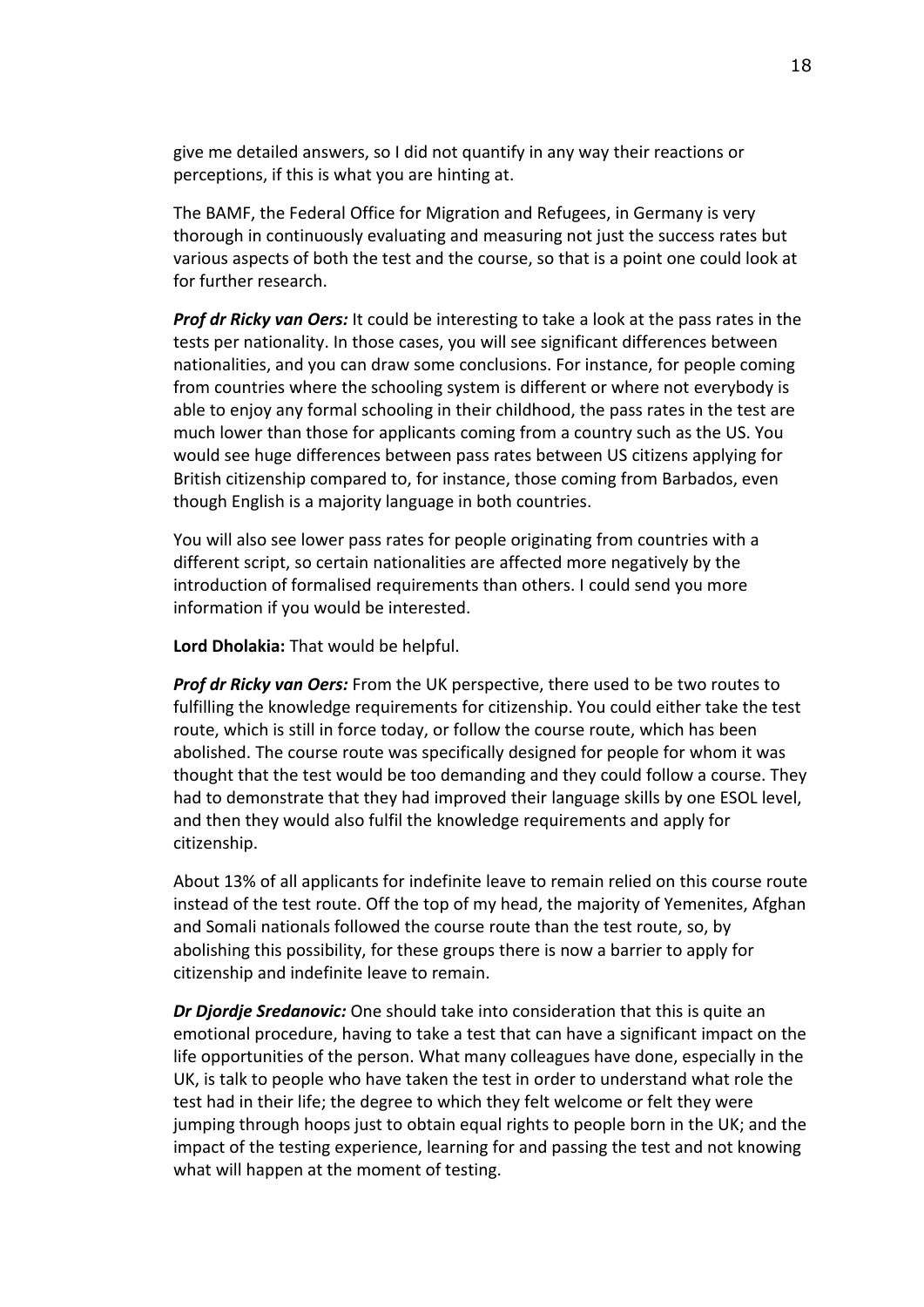There is quite a lot of literature in the UK showing that there is a mix of anxiety about the procedure and people not being sure whether they are learning something because they will actually benefit from this, or whether they are just required to prove something they are very sure they already have, whereas people who are citizens by birth did not have to go through this trial to see whether they were fit to live in the UK, stay indefinitely or have equal rights.

**The Chair:** I wonder whether any of you are aware of research about the support for the tests or the course and different approaches among the general public, rather than among the migrants themselves who are actually taking the test. If you do, could you perhaps let us know so that we can have a look at it from this end?

Q18 **Lord Ricketts:** Thank you very much indeed. We have heard an enormous amount of really helpful empirical evidence today. I have a more comparative question, if anyone fancies responding to it. Not all three have to feel that they need to, given that the time we now have is very limited. It is whether one or other of the various paths we have discussed—tests, whether civic knowledge or language, as against courses—is more appropriate or better in avoiding discrimination or exclusion. In Belgium, it does not really apply because there is only the courses approach. Do you have views as a result of your research on which is the better or most appropriate way of achieving what we are trying to achieve here? Does anybody fancy a comparative answer?

*Prof dr Ricky van Oers:* From the fact that many countries in Europe have, in the past two decades, introduced formalised language and knowledge of society requirements in the form of the citizenship test, the idea could emerge that these requirements are helpful in promoting integration of prospective citizens. However, a clear link between actual integration and the fact that prospective citizens need to pass these formalised tests is lacking. We have however seen considerable numbers of permanently residing immigrants being barred from becoming fully fledged citizens because of the existence of these tests as requirements for naturalisation. They are presenting an insurmountable hurdle for them, for some categories more than others, as I have already explained.

There is a 2020 report, commissioned by the Council of Europe. The authors said, "If the goal is to promote the societal integration of migrants, it is recommended to focus on learning opportunities rather than on tests. Courses are likely to be more effective than obligatory language tests to foster and facilitate the process of integration". I would say that, if better integration is the goal, it would be more efficient to invest public money in courses rather than exams. In case selecting who becomes a citizen or not is the main goal, exams will be the more appropriate means.

**Lord Ricketts:** That is very interesting. We must look up the Council of Europe report. Thank you. That is very clear.

*Prof dr Ricky van Oers:* I can send you the details.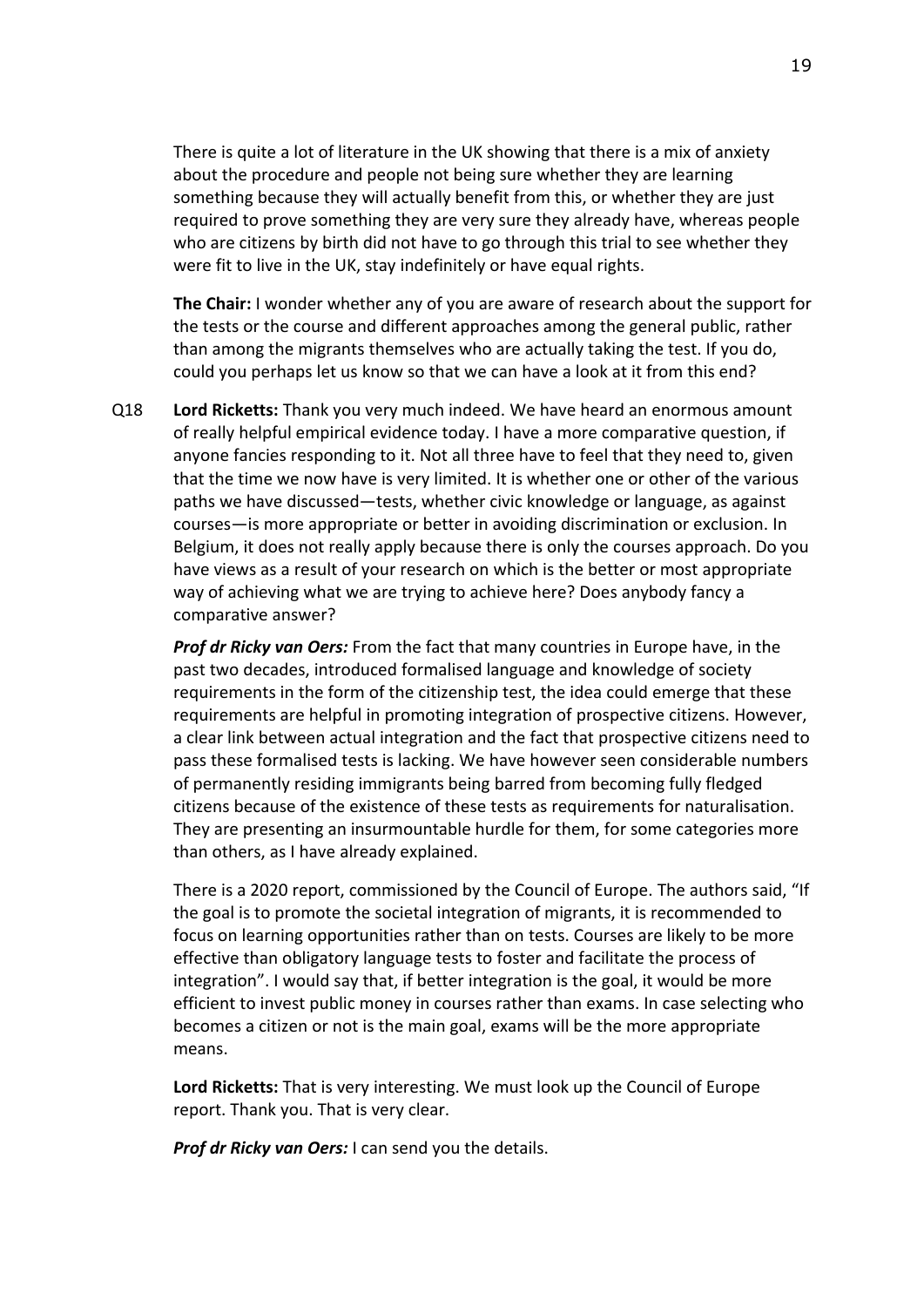*Dr Elisabeth Badenhoop:* I would echo or follow on from what Ricky van Oers just said. These are different mechanisms, and the question is which means is the best for which end. If you look specifically at the tests and the course, the tests, like we discussed already, have the advantage, certainly in the German case, of being a standardised assessment that reduces the risk of subjective, arbitrary, contingent assessment that may occur in an individual interview, as used to be the case in Baden-Württemberg before the introduction of the federal test in 2008. It is also easier to roll out. It is low cost and large scale.

It requires a different form of learning. It requires individual self-study at home, and provides a set of given answers to these questions, if it is done in this multiple choice format that we see across most countries. The question is how effective this form of testing is. I know that, last week, you had a discussion on the values. Looking specifically at the British and German cases, in the specific test question design, there are some variations. Of course, nobody knows the official questions in the British test because they are not published, but, based on the sample questions the Home Office publishes, it often seems to be the type where the applicant is asked to either confirm or reject a statement, so say true or false.

With the German test questions, there are always four possible answers, and they do not just ask you to reject or affirm a statement, but you need to identify the reason why this is the case. For example, we know gender equality is an issue in all these cases we have discussed. One of the Home Office practice questions goes like this: "It is common for employers to ask women to leave their jobs when they marry". You can either affirm ("true") or reject ("false") that statement.

A similar question in the German test goes like this. "A woman in Germany loses her job. Which reason for this redundancy is unlawful?" Then you have to choose from four different answers: "The woman has been ill for a long time and is not fit for work"; "The woman often arrives late at work"; "The woman does private business at work"; "The woman is pregnant and her boss knows that". As I said earlier, the BAMF online tool also provides you background information on why an answer is correct. You can deduce, possibly, that this test question makes it more educative or informative, but perhaps also more demanding.

The course is a completely different mechanism. It is interactive, discursive and takes place a group setting. It is a collective learning process, based on encounters with other migrants and teachers. It is a learning process over a certain period of time, not just one single moment. These may be advantages, but, then again, it depends on how it is run, administered, and funded. It tends to be more expensive for both the state and for migrants It is sometimes difficult to steer group dynamics. Teachers play a crucial role in these courses, not only but also in applying and interpreting and the course material. That raises questions on how you ensure consistency.

Regarding the normative element of the question, I would recommend keeping the option of the two, whichever is more suitable, a course route or a test route,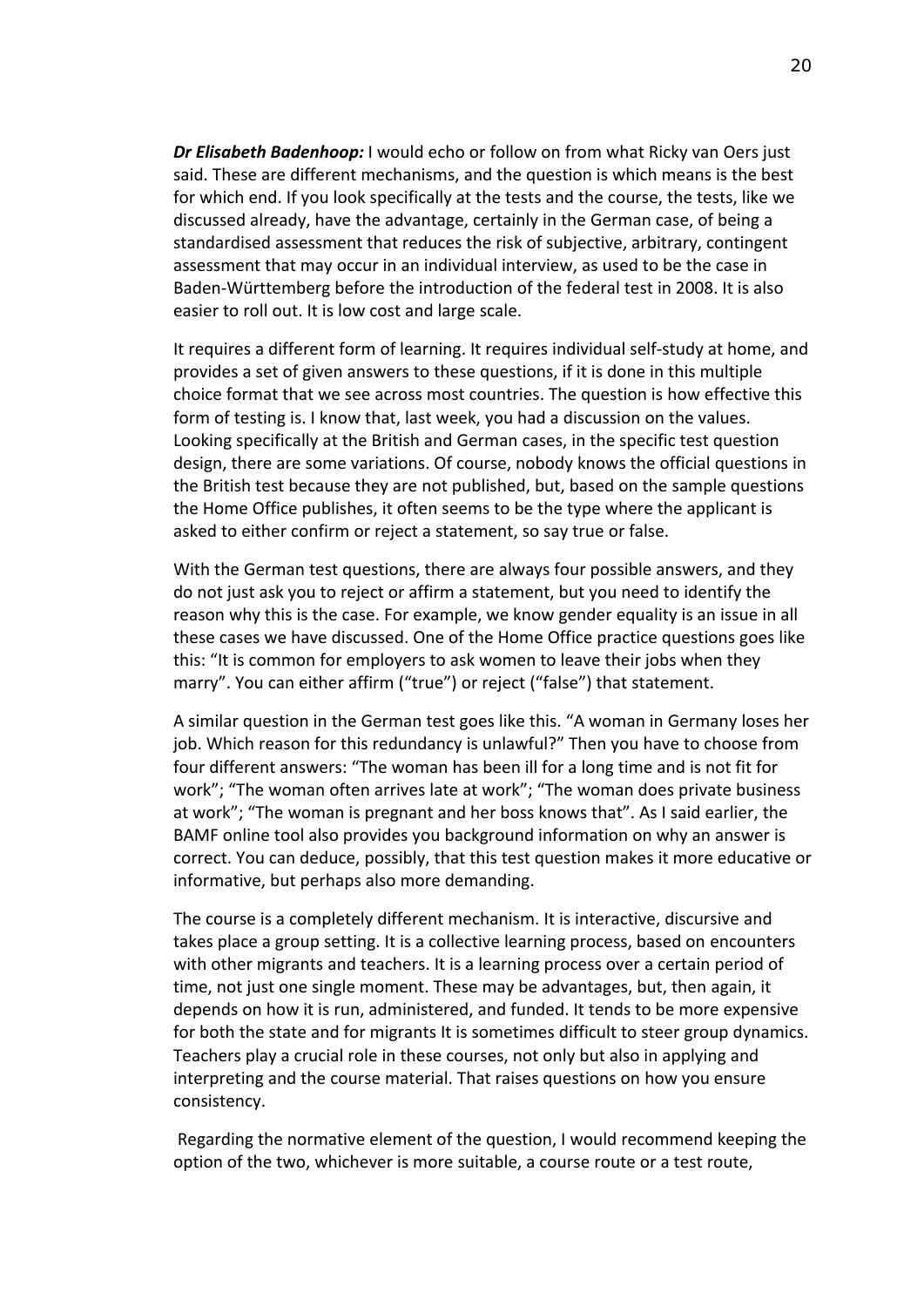according to the individual situation. I would also recommend not just keeping both options, but offering support to pass both the test and the course. This includes the financial support to make it accessible.

**Lord Ricketts:** Thank you very much. I wonder whether Dr Sredanovic would allow me to pass straight back to the Chair, because I know we only have about 10 minutes and two more questions to go.

**The Chair:** In fact, I am going to couple the last two prepared questions, so I will ask Lord Blunkett to ask his and then immediately ask Baroness Hallett to ask hers. You can probably answer the two together.

Q19 **Lord Blunkett:** I ought to confess to our witnesses that I was responsible, as the Home Secretary at the time, for the introduction of the courses and the tests. There was, in the early stages, the assessment that you have referred to. My question was about the most important lessons that we might take from other jurisdictions. It might be useful, Chair, if our witnesses were able to write to us on that. Some of it has already just come out. Courses are intended for a purpose, tests may well not achieve the goal required, and, therefore, assessment might be a better way of doing that. If it helps you, I am happy for people to respond in writing and then hand over to Baroness Hallett.

**The Chair:** Let us see if we can get a little bit of oral evidence on that, and I will, in any event, ask our witnesses to contact us after this session if there are things that they want to add.

**Baroness Hallett:** You may have answered this to an extent already during the session. Seen from abroad, is there anything particularly noteworthy about the life in the United Kingdom test? Obviously, that relates very much to Lord Blunkett's question as well.

*Dr Djordje Sredanovic:* To answer the last question, the current version of the Life in the UK Test is conceptually similar to something that you can find elsewhere in Europe. The earlier version before 2013 was set apart by the fact that it was really focused only on institutions and procedures, so it was culturally neutral. It did not push forward so much a specific vision of the society. It was more a way to learn how to move around in the society. This was perhaps an advantage of the old version when compared to the one that exists elsewhere in similar situations.

The main lesson is, I would agree, that courses have advantages that tests do not. The main lesson from Belgium is that, if the course is mandatory, you will always have the paradox that you are requiring people who do not need the test or the course to attend it, and that this can take away resources from people who are willing and need this but are not obligated to take it. People might not be able to access it because you are using those resources for people for whom they are mandatory but not actually necessary.

More generally, voluntary courses have the great advantage that you offer things for people and they do not feel they are jumping through hoops, so there is not this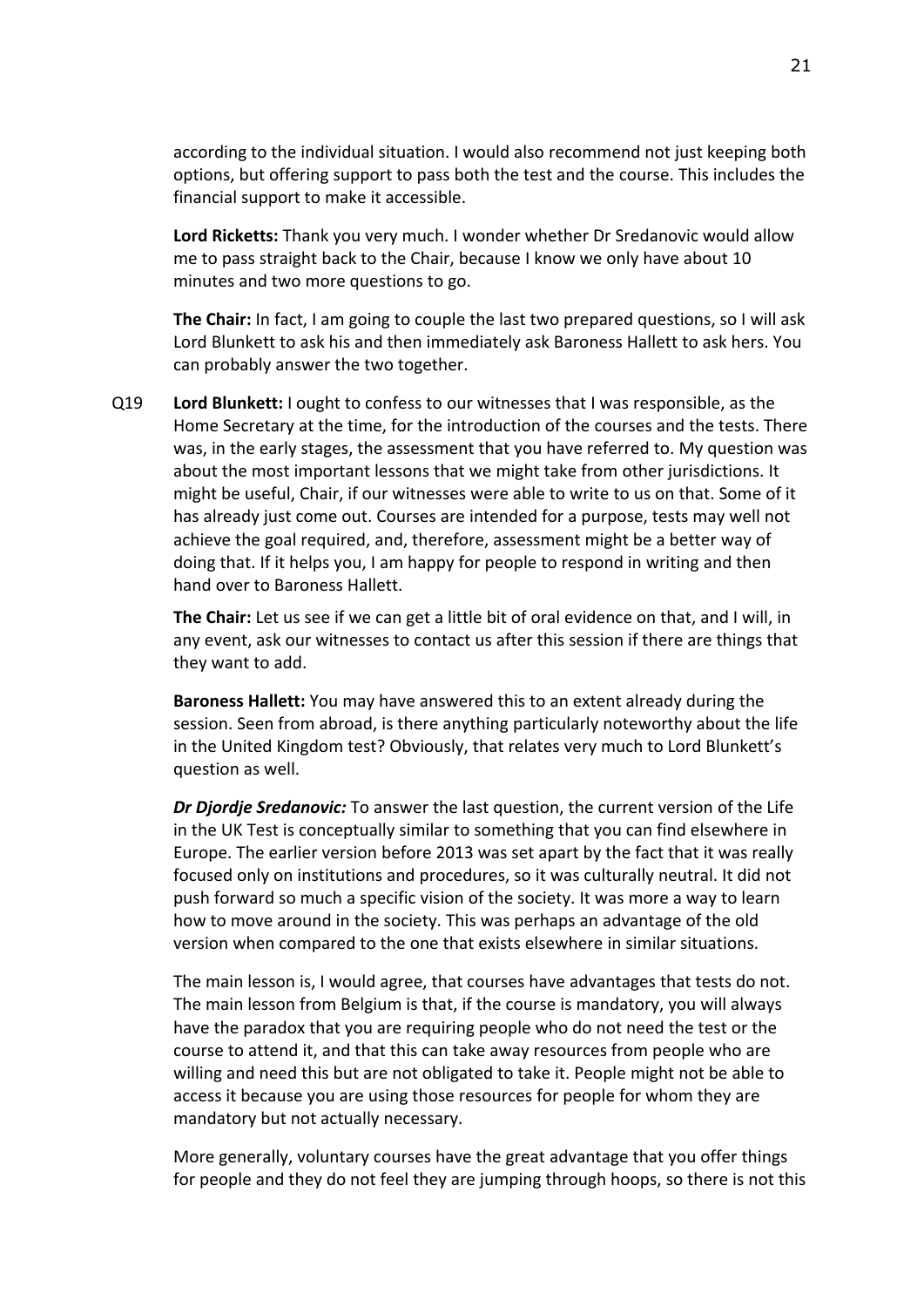process of de-identification with the society of which you are becoming a member because you had to go through certain trials. This is the main thing I would like to say.

*Dr Elisabeth Badenhoop:* I would like to respond to the two last questions in combination, what lessons we can learn from the German case and what is noteworthy about the British case, since I am familiar with the two cases.

Not everything is a bed of roses in Germany, but I would suggest that there are five key lessons we can learn. First, in Germany, the test questions are published by law online free of charge, which makes them accessible. Everybody knows what to expect. It is like a driving licence test. You can rehearse and repeat it infinitely before you take it. This lowers the barriers.

Secondly, in Germany, the test questions and the course curriculum were developed by independent academic experts, not the same group but different people at different stages. They are stipulated by law, reviewed, and updated. This means that the risk of political interference or ideological struggles is reduced. As we saw in the UK, and as Djordje already mentioned, after 2013, the Life in the UK handbook was significantly revised, and this brings me to one of my points about what is noteworthy about the British case by comparison.

This does not come as a surprise, in light of your discussion with last week's witnesses, but parts of the content of the Life in the UK handbook and the Test convey a very nostalgic portrayal of the British state. There seems to be little reflection on sensitive issues. For example, just two out of 55 pages are dedicated to the slave trade and imperialism. In Germany, one of three modules covers the Nazi regime and the German Democratic Republic (GDR). There used to be more, but nowadays there is little pragmatic information in the UK textbook on how to access services and how to claim rights. It focuses more on responsibilities. This discrepancy is noteworthy about the current test and handbook content in the UK.

Thirdly, what has come out in this discussion as a key advantage of the German naturalisation system is that public funding is provided, especially for the courses. If you successfully complete it, you can get 50% of the costs reimbursed, which provides a significant incentive. Fourthly, there is childcare support. Fifthly, I will conclude with the fees. Now, we talked about the fees for the test and the courses which are key elements, of the wider naturalisation process. In Germany the fee for the test is €25. The fee for German citizenship is €255. By comparison, in the UK, the fee for the test is £50 and another £1,330 for the citizenship application. This is simply not affordable for many families, young people and many others. That is the final key lesson I will finish with.

**The Chair:** We are trying to focus on the test and to resist making comments about the fees. It is quite difficult.

*Prof dr Ricky van Oers:* I will keep it very short. I have four important lessons. First, there is no evidence that formalised tests promote integration of those subjected to